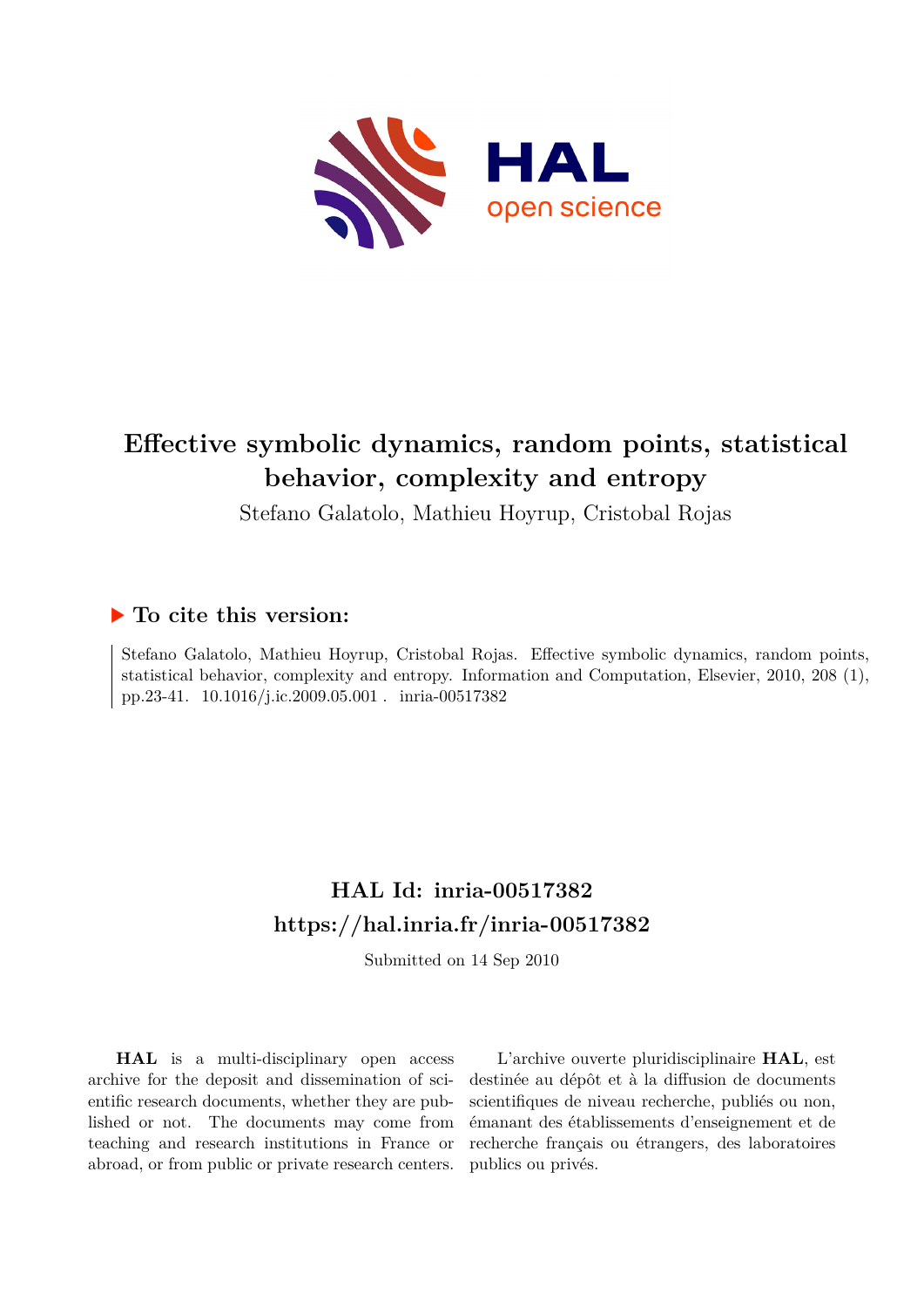## Effective symbolic dynamics, random points, statistical behavior, complexity and entropy  $\mathbb{X}, \mathbb{X} \times \mathbb{X}$

Stefano Galatolo<sup>a</sup>, Mathieu Hoyrup<sup>b</sup>, Cristóbal Rojas<sup>b,c</sup>

<sup>a</sup>Dipartimento di Matematica Applicata, Universita di Pisa  $b^b$ Département d'Informatique - Ecole Normale Supérieure, Paris  $c$ <sup>c</sup>CREA, Ecole Polytechnique, Paris

### Abstract

We consider the dynamical behavior of Martin-Löf random points in dynamical systems over metric spaces with a computable dynamics and a computable invariant measure. We use computable partitions to define a sort of effective symbolic model for the dynamics. Through this construction we prove that such points have typical statistical behavior (the behavior which is typical in the Birkhoff ergodic theorem) and are recurrent. We introduce and compare some notions of complexity for orbits in dynamical systems and prove: (i) that the complexity of the orbits of random points equals the Kolmogorov-Sina¨ı entropy of the system, (ii) that the supremum of the complexity of orbits equals the topological entropy.

Key words: Algorithmic randomness, Kolmogorov-Chaitin complexity, computable partition, effective symbolic dynamics, entropy, orbit complexity

### 1. Introduction

The ergodic theory of dynamical systems provides a framework to study the way randomness arises in deterministic systems. For instance, Birkhoff's ergodic theorem establishes the typical statistical behavior of orbits in a given system, and entropies measure the randomness degree of a process.

On the other hand, computability offers an alternative way of understanding randomness as algorithmic unpredictability. A Martin-Löf random infinite binary sequence can be seen as a sequence having maximal Kolmogorov-Chaitin complexity. The set of such sequences has full measure, and many properties that hold with probability one actually hold for each single random sequence. As an example of statistical properties which hold for each random sequence we recall V'yugin result [\[V'y97\]](#page-30-0) who proves the Birkhoff theorem for each random symbolic sequence under some computability assumptions on the system.

It is natural to study the relationship between these two different approaches.

 $\overline{\alpha}$ This work was partly supported by ANR Grant 05 2452 260 ox

<sup>✩✩</sup>We would like to thank the anonymous referees for helpful suggestions and comments.

Email addresses: s.galatolo@docenti.ing.unipi.it (Stefano Galatolo), hoyrup@di.ens.fr (Mathieu Hoyrup), rojas@di.ens.fr (Cristóbal Rojas)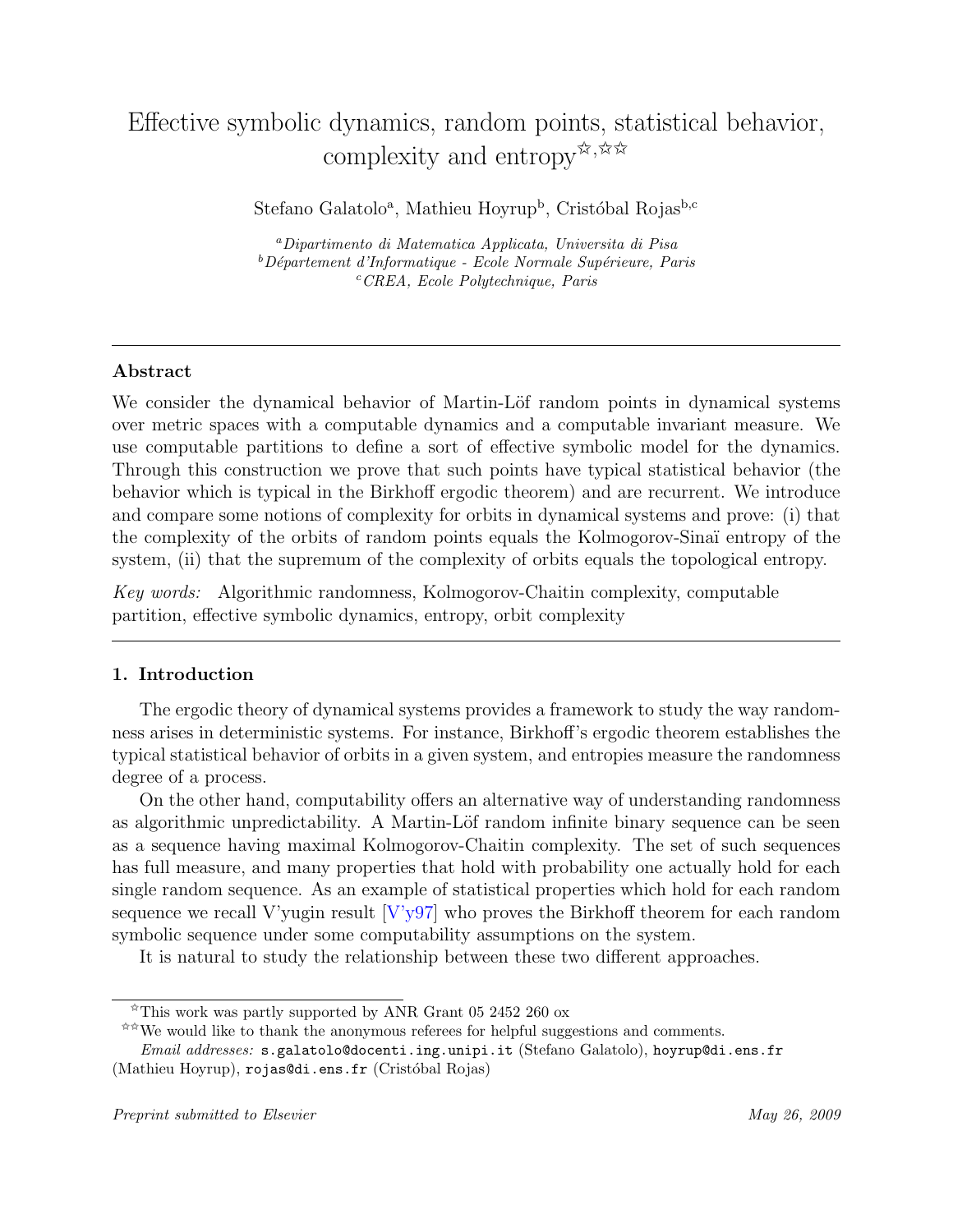The notion of Martin-Löf randomness was first defined for infinite strings and more recently generalized to effective topological spaces in [\[HW03\]](#page-29-0) and to computable metric spaces in [G $\acute{a}$ c05, [HR09b\]](#page-29-2). Computable metric spaces are separable metric spaces where the distance can be in some sense effectively computed (see Sect. [2.3\)](#page-5-0). In those spaces, it is also possible to define "computable" functions, which are functions whose behavior is in some sense given by an algorithm, and "computable" measures (there is an algorithm to calculate the measure of nice sets). The space of infinite symbolic sequences, the real line or euclidean spaces, are examples of metric spaces which become computable in a very natural way.

#### Computable partitions and ergodic theorems for random points

In the classical ergodic theory, the powerful technique of symbolic dynamics allows to associate to an abstract system  $(X, \mu, T)$  a shift on a space of infinite strings having similar statistical properties. In this paper we define computable measurable partitions (see Sect. [3\)](#page-11-0) and construct an effective version of the above technique, defining the effective symbolic models of the dynamics, in which random points are associated to random infinite strings. This tool allows to easily generalize theorems which are proved in the symbolic setting to the more general setting of endomorphisms of computable probability spaces. For instance we use V'yugin's theorem to prove a version of Birkhoff's ergodic theorem for random points.

**Theorem** [\(3.2.2\)](#page-15-0). Let  $(X, \mu)$  be a computable probability space and x a  $\mu$ -random point. For any ergodic endomorphism  $T$  and any  $\mu$ -continuity set  $A$ 

$$
\lim_{n} \frac{1}{n} \sum_{i=0}^{n-1} f_A \circ T^i(x) = \mu(A)
$$

where  $f_A$  is the indicator function of A.

Here, the notion of endomorphism is in a measure-theoretic and computable sense, see Sect. [2.4](#page-7-0) for precise definitions. On this line, we also prove a recurrence theorem for random points (Prop. [3.2.1\)](#page-14-0).

In the remaining part of the paper, computable partitions are used to investigate relations between various definitions of orbit complexity, random points and entropy of the system.

#### Orbit complexity and entropy

In [\[Bru83\]](#page-29-3), Brudno used Kolmogorov complexity to define a notion of complexity  $\overline{\mathcal{K}}(x,T)$ for the orbits of a dynamical system on a compact space. It is a measure of the information rate which is necessary to describe the behavior of the orbit of x. Later, White  $[Wh\ni 93]$  also introduced a slightly different version  $\mathcal{K}(x,T)$ . The following relations between entropy and orbit complexity were proved:

**Theorem** (Brudno, White). Let X be a compact topological space and  $T : X \rightarrow X$  a continuous map.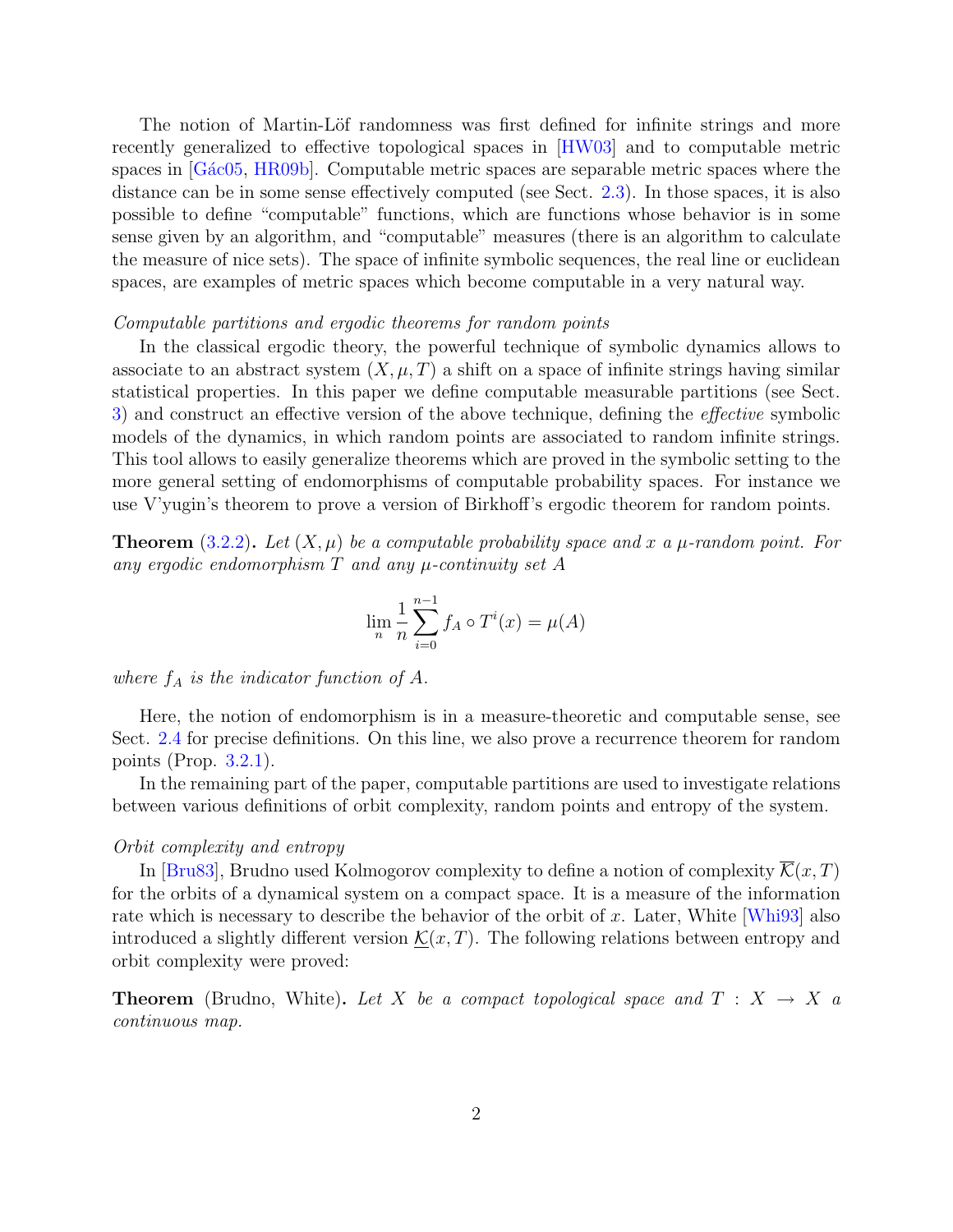1. For any ergodic Borel probability measure  $\mu$  the equality

$$
\underline{\mathcal{K}}(x,T) = \overline{\mathcal{K}}(x,T) = h_{\mu}(T)
$$

holds for  $\mu$ -almost all  $x \in X$ ,

2. For all  $x \in X$ ,  $\overline{\mathcal{K}}(x,T) \leq h(T)$ .

Here  $h_u(T)$  is the Kolmogorov-Sinaï entropy of  $(X, T)$  with respect to  $\mu$  and  $h(T)$  is the topological entropy of  $(X, T)$ . This result seems miraculous as no computability assumption is required on the space or on the transformation  $T$ . Actually, this miracle lies in the compactness of the space, which makes it finite when observations are made with finite precision (open covers of the space can be reduced to finite open covers). Indeed, when the space is not compact, it is possible to construct systems for which the complexity  $\mathcal{K}(x,T)$  of orbits is correlated in no way to their dynamical complexity. In [\[Gal00\]](#page-29-4), Brudno's definition was generalized to non-compact computable metric spaces. This definition (see Sect. [5.2\)](#page-19-0). coincides with Brudno's one in the compact case. However, a relation with entropy was not stated in the non-compact case, or for non-continuous functions. This is in part because these definitions are topological. We propose an alternative notion of orbit complexity  $\mathcal{K}_u(x,T)$ and prove its relation with entropy for non-compact spaces and for transformations which are not necessarily continuous. Our definition is "measure-theoretical" in the sense that it uses measurable (computable) partitions to encode orbits. With this tool we prove:

**Theorem**  $(6.1.2)$ . Let T be an ergodic endomorphism of the computable probability space  $(X, \mu),$ 

 $\mathcal{K}_u(x,T) = h_u(T)$  for all  $\mu$ -random points x.

We then prove that in the compact case our symbolic orbit complexity coincides with Brudno's one at each random point:

**Theorem**  $(5.3.1)$ . Let T be an ergodic endomorphism of the computable probability space  $(X, \mu)$ , where X is compact,

 $\mathcal{K}_u(x,T) = \overline{\mathcal{K}}(x,T)$  for all  $\mu$ -random point x.

The two above statements hence implie a pointwise version of the Brudno's theorem for each random point.

In the topological context, we then consider  $\overline{\mathcal{K}}(x,T)$  and strengthen the second part of Brudno's theorem, showing:

**Theorem** [\(6.2.1\)](#page-25-1). Let T be a computable map on a compact computable metric space X,

$$
\sup_{x \in X} \underline{\mathcal{K}}(x,T) = \sup_{x \in X} \overline{\mathcal{K}}(x,T) = h(T)
$$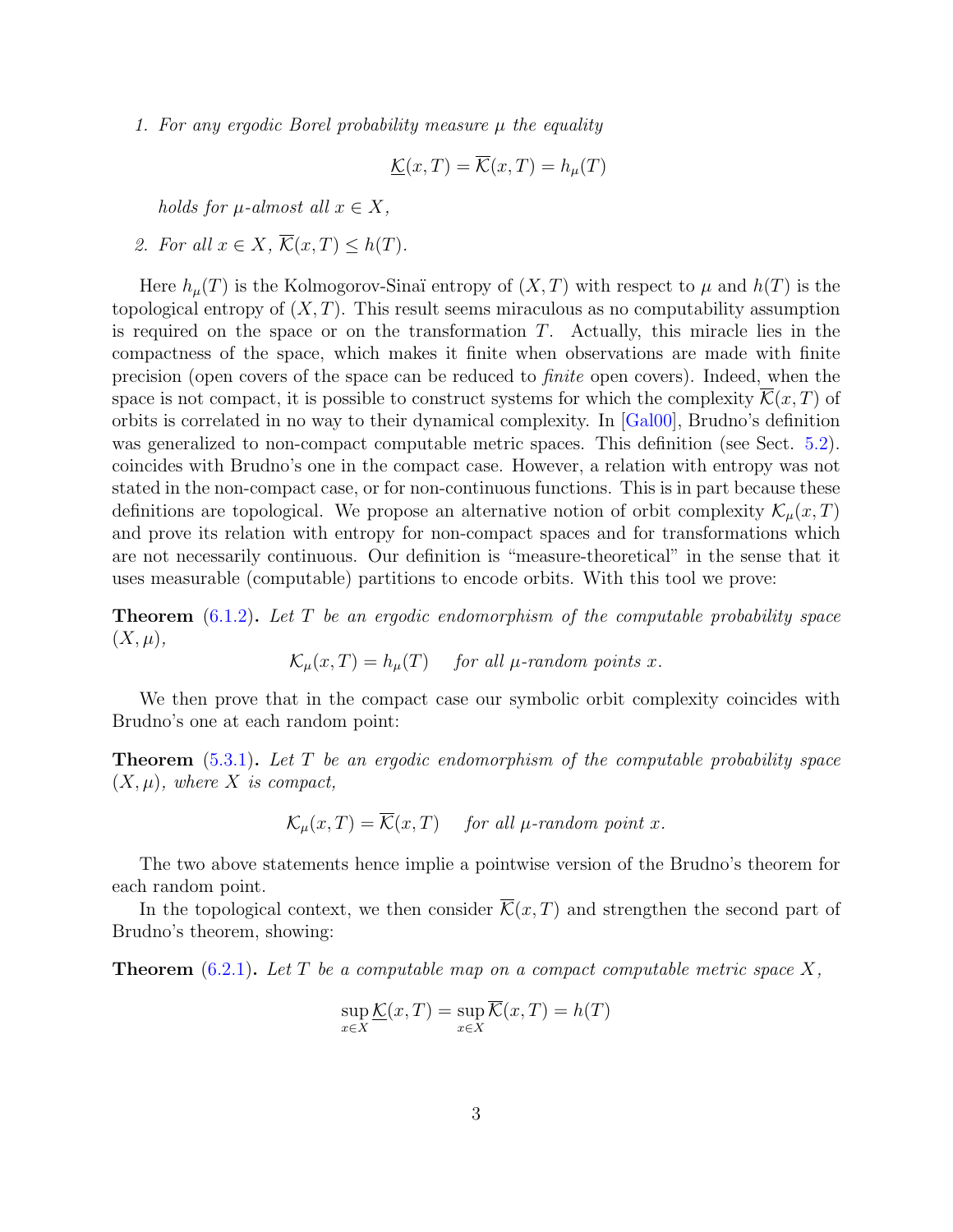Observe that this was already implied by Brudno's theorem, using the variational principle:  $h(T) = \sup\{h_\mu(T) : \mu \text{ is } T\text{-invariant}\}\.$  Nevertheless, our proof uses purely topological and algorithmic arguments and no measure. In particular, it does not use the variational principle, and can be thought as an alternative proof of it.

Many of these statements require that the dynamics and the invariant measure be computable. The first assumption can easily be checked on concrete systems if the dynamics is given by a map that is effectively defined.

The second is more delicate: it is well-known that given a map on a metric space, there can be a continuous (even infinite dimensional) space of probability measures which are invariant for the map, and many of them will be non computable. An important part of the theory of dynamical systems is devoted to selecting measures which are particularly meaningful. From this point of view, an important class of these measures is the class of SRB invariant measures, which are measures being in some sense the "physically meaningful ones" (for a survey on this topic see [\[You02\]](#page-30-2)). It can be proved (see [\[GHR09a,](#page-29-5) [GHR09b\]](#page-29-6) and their references e.g.) that in several classes of dynamical systems where SRB measures are proved to exist, these measures are also computable. Hence this provides several classes of nontrivial concrete examples to which our results can be applied.

#### 2. Preliminaries

#### 2.1. Partial recursive functions on integers and numbered sets

In this section we recall some basic facts on recursion, mainly to fix a notation for what follows.

The notion of algorithm has been formalized independently by Turing, Church, Kleene among others. Each constructed model defines a set of partial (not defined everywhere) functions which can be computed by some effective mechanical or algorithmic procedure. Later, it has been proved that all this models of computation define the same class of functions, namely: the set of partial recursive functions. This fact supports a working hypothesis known as Church's Thesis, which states that every (intuitively formalizable) algorithm is a partial recursive function. We will not give formal definitions, see for example, [\[Rog87\]](#page-30-3). There exists an effective procedure to enumerate the class of all partial recursive functions. More precisely, there is an enumeration  $(\varphi_e)_{e \in \mathbb{N}}$  of all the partial recursive functions and a particular recursive function  $\varphi_u$ , called *universal*, such that  $\varphi_u(\langle e, n \rangle) = \varphi_e(n)$  for all  $e, n$ , where  $\langle .,.\rangle : \mathbb{N}^2 \to \mathbb{N}$  is some effective bijection. A number e such that  $\varphi_e = \varphi$  is called a **Gödel number** of  $\varphi$ . Intuitively, it is the number of a program computing  $\varphi$ . A set of natural numbers is called *recursively enumerable* (*r.e.* for short) if it is the range of some partial recursive function, i.e. if there exists an algorithm listing the set. We denote by  $E_e := \{ \varphi_u(\langle e, n \rangle) : n \in \mathbb{N} \}$  the r.e. set associated to  $\varphi_e$ .

Strictly speaking, the above notions are defined on integers. However, when the objects of some class have been identified with integers, it makes sense to speak about algorithms acting on these objects.

**Definition 2.1.1.** A **numbered set** is a countable set  $\mathcal{O}$  together with a surjection  $\nu_{\mathcal{O}}$ :  $\mathbb{N} \to \mathcal{O}$  called the **numbering**. We write  $o_n$  for  $\nu_{\mathcal{O}}(n)$  and call n a **name** of  $o_n$ .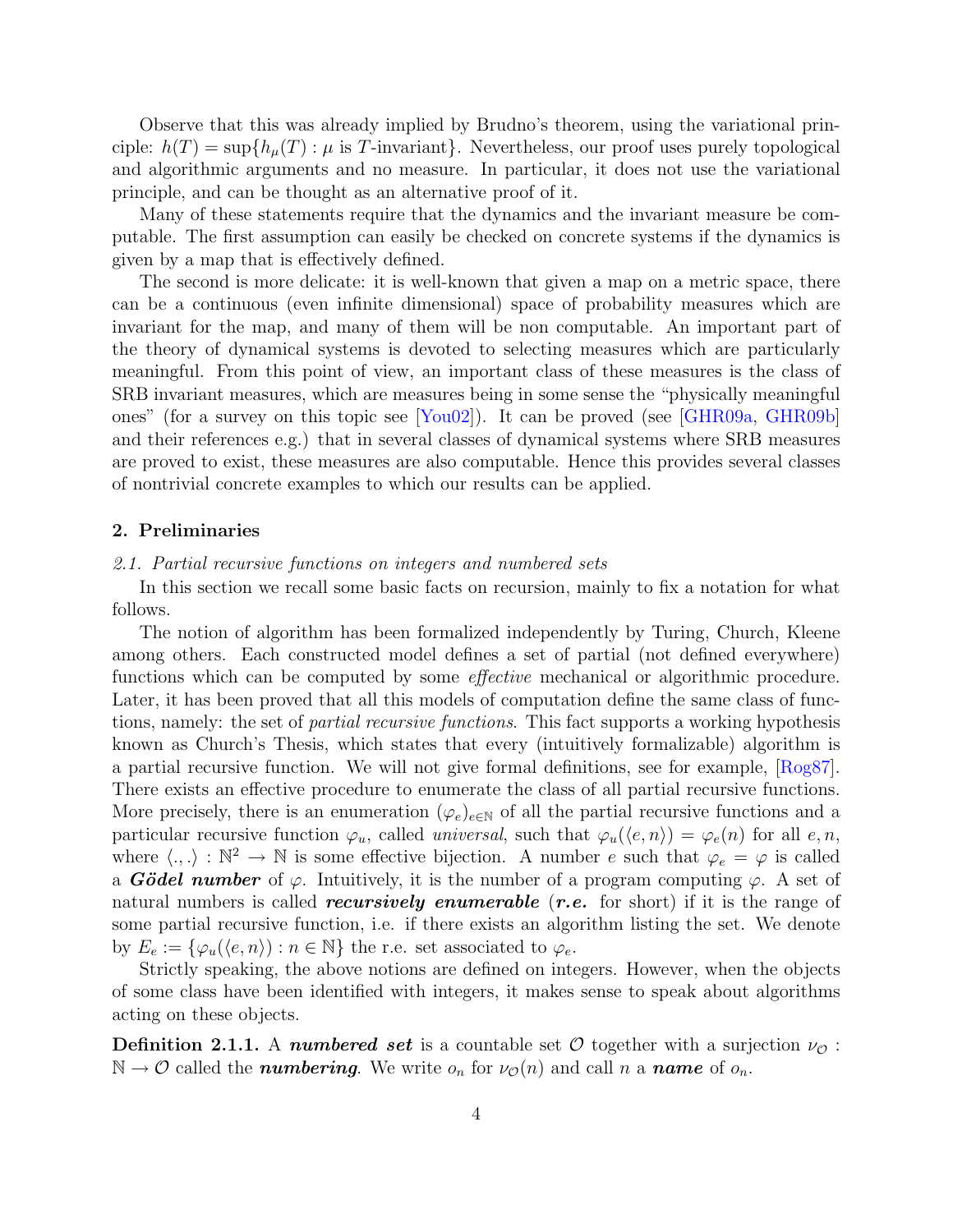Some classical examples of numbered sets are  $\mathbb{N}^k$ , the set of partial recursive functions (with their Gödel numbers), the collection of all r.e. subsets of N. The set of rational numbers has also a natural numbering  $\mathbb{Q} = \{q_0, q_1, \ldots\}$  that we fix once for all.

It is straightforward to see how the notion of recursive function and algorithmic enumeration can be extended to numbered sets once a numbering is specified.

#### 2.2. Computability over the reals

We now use the numbered set  $\mathbb{Q} = \{q_0, q_1, \ldots\}$  to define computability on the set  $\mathbb{R}$  of real numbers.

**Definition 2.2.1.** Let x be a real number. We say that:

- x is lower semi-computable if the set  $E := \{i \in \mathbb{N} : q_i < x\}$  is r.e.,
- x is upper semi-computable if the set  $E := \{i \in \mathbb{N} : q_i > x\}$  is r.e.,
- $x$  is *computable* if it is lower and upper semi-computable.

Equivalently, a real number is computable if there exists an algorithmic enumeration of a sequence of rational numbers converging exponentially fast to  $x$ . That is:

**Proposition 2.2.1.** A real number x is computable if and only if there exists an algorithm  $\mathcal{A}: \mathbb{N} \to \mathbb{Q}$  such that  $|\mathcal{A}(i) - x| < 2^{-i}$ , for all i.

**Definition 2.2.2.** Let  $(x_n)_n$  be a sequence of real numbers. We say that  $x_n$  is computable **uniformly in n** if there exists an algorithm  $A : \mathbb{N} \times \mathbb{N} \to \mathbb{Q}$  such that  $|A(n, i) - x_n| < 2^{-i}$ for all  $n, i$ .

Sequences of uniformly lower (resp. upper) semi-computable reals are defined in the same way.

#### <span id="page-5-0"></span>2.3. Computable metric spaces

We give a short and self-contained introduction to the concepts from computable analysis on metric spaces that we need in the sequel. More details on the subject can be found in [\[Wei00,](#page-30-4) [BHW08\]](#page-28-0).

**Definition 2.3.1.** A *computable metric space* is a triple  $\mathcal{X} = (X, d, \mathcal{S})$ , where

- $(X, d)$  is a separable complete metric space,
- $S = \{s_i\}_{i \in \mathbb{N}}$  is a numbered dense subset of X (called *ideal points*),
- the real numbers  $d(s_i, s_j)$  are computable, uniformly in i, j.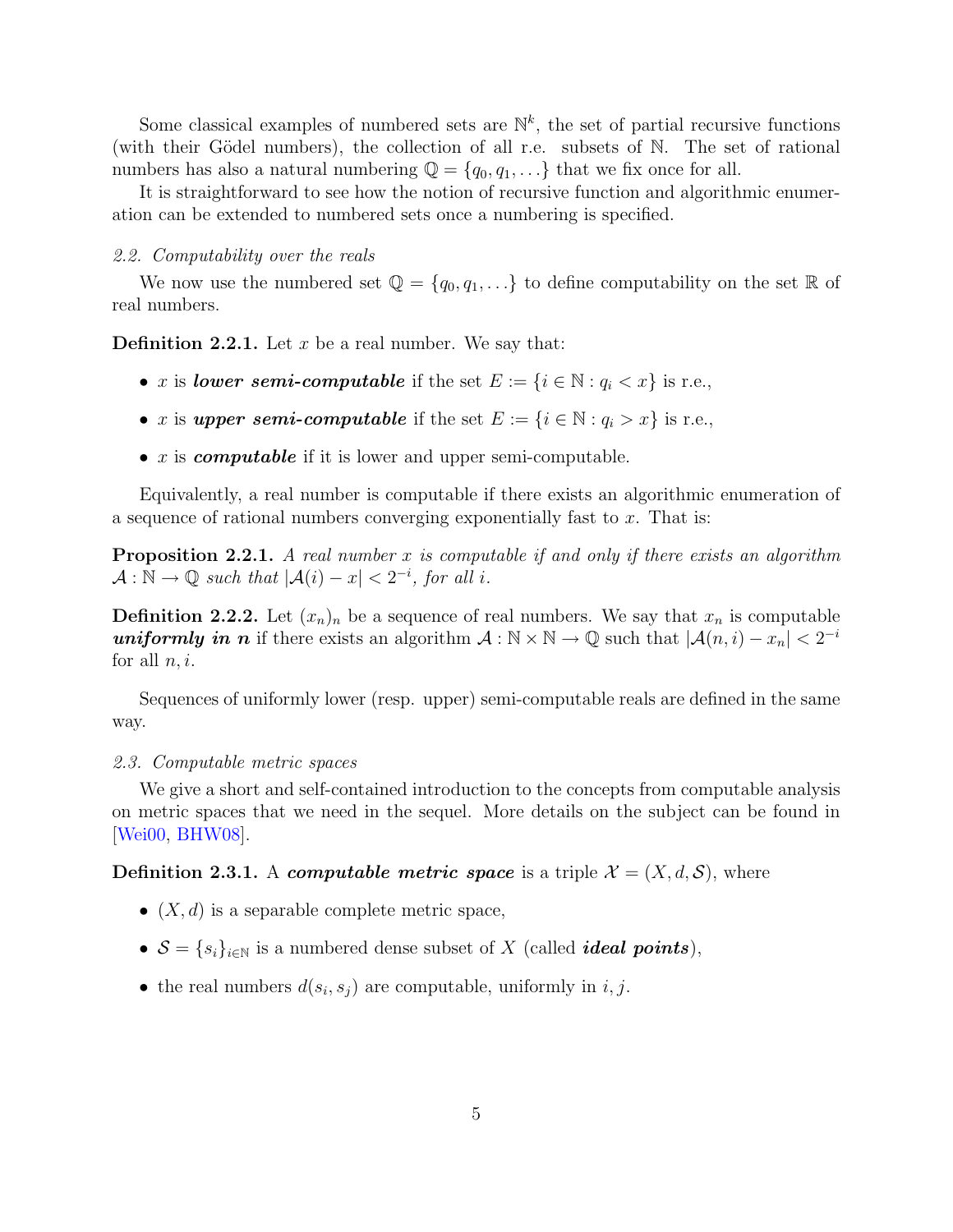$(\mathbb{R}^n, d_{\mathbb{R}^n}, \mathbb{Q}^n)$  with the euclidean metric and the standard numbering of  $\mathbb{Q}^n$  is an example of computable metric space. Another important example is the Cantor space  $(\Sigma^{\mathbb{N}}, d, \mathcal{S})$ with  $\Sigma$  a finite alphabet and d the usual distance<sup>[1](#page-6-0)</sup>. In this case S is the set of ultimately 0-stationary sequences. For further examples we refer to [\[Wei93\]](#page-30-5).

Like in the case of the real numbers, let us say that a sequence of points  $x_i \in X$  converges **fast** to x if  $d(x_i, x) < 2^{-i}$  for all *i*.

<span id="page-6-1"></span>**Definition 2.3.2** (Computable points). A point  $x \in X$  is said to be *computable* if there exists an algorithm  $\mathcal{A}: \mathbb{N} \to \mathcal{S}$  that enumerates a sequence converging fast to x.

Let  $(x_n)_n$  be a sequence of computable points. We say that  $x_n$  is computable **uniformly** in n if there exists an algorithm  $\mathcal{A}: \mathbb{N} \times \mathbb{N} \to \mathcal{S}$  such that for all n, the sequence  $(\mathcal{A}(n, i))_i$ converges fast to  $x_n$ .

Let us consider the set of **ideal balls**  $\mathcal{B} := \{B(s_i, q_j) : s_i \in \mathcal{S}, q_j \in \mathbb{Q}, q_j > 0\}$ . The numberings of S and Q induce a canonical numbering  $\mathcal{B} = \{B_0, B_1, ...\}$  that is fixed once for all.

**Definition 2.3.3** (Effective open set). We say that  $U \subseteq X$  is an *effective open set* if there is some r.e. set  $E \subseteq \mathbb{N}$  such that  $U = \bigcup_{i \in E} B_i$ .

Let  $(U_n)_n$  be a sequence of open sets. We say that  $U_n$  is effectively open, **uniformly in n** if there exists a r.e. set  $E \subseteq \mathbb{N} \times \mathbb{N}$  such that for all n it holds  $U_n = \bigcup_{i:(n,i)\in E} B_i$ .

Remarks 2.3.1.

- If U is an effective open set then the set of ideal points belonging to U is r.e.
- If  $(U_n)_n$  is a sequence of uniformly effective open sets then the union  $\bigcup_n U_n$  is an effective open set.
- The numbering  $\{E_0, E_1, \ldots\}$  of the r.e. subsets of N induces a numbering  $\{U_0, U_1, \ldots\}$ of the collection  $U$  of all effective open subsets of X, defining  $U_n = \bigcup_{i \in E_n} B_i$ .
- The numbered set  $U$  is closed under finite unions and finite intersections. Furthermore, these operations are *effective* in the following sense: there exist recursive functions  $\varphi^{\cup}$ and  $\varphi^{\cap}$  such that for all  $i, j \in \mathbb{N}$ ,  $U_i \cup U_j = U_{\varphi^{\cup}(i,j)}$  and the same holds for  $\varphi^{\cap}$ . Equivalently,  $U_i \cup U_j$  is effectively open, uniformly in *i*, *j*.

**Definition 2.3.4** (Effective  $G_{\delta}$ -set). An *effective G*<sub> $\delta$ </sub>-set is the intersection  $\bigcap_n U_n$  of a family of uniformly effective open sets  $U_n$ .

Let  $(X, d, S)$  and  $(X', d', S')$  be computable metric spaces with  $\mathcal{B} = \{B_i\}_{i \in \mathbb{N}}, \mathcal{B}' = \{B'_i\}_{i \in \mathbb{N}}$ the corresponding numbered sets of ideal open balls.

**Definition 2.3.5** (Computable function). A function  $T : X \to X'$  is said to be *computable* if  $T^{-1}(B_n')$  is effectively open uniformly in *n*.

<span id="page-6-0"></span> $d(d((s_i), (t_i)) = \sum_i |\Sigma|^{-i} \delta(s_i, t_i)$  where  $\delta(a, b) = 1$  if  $a = b$ , 0 otherwise.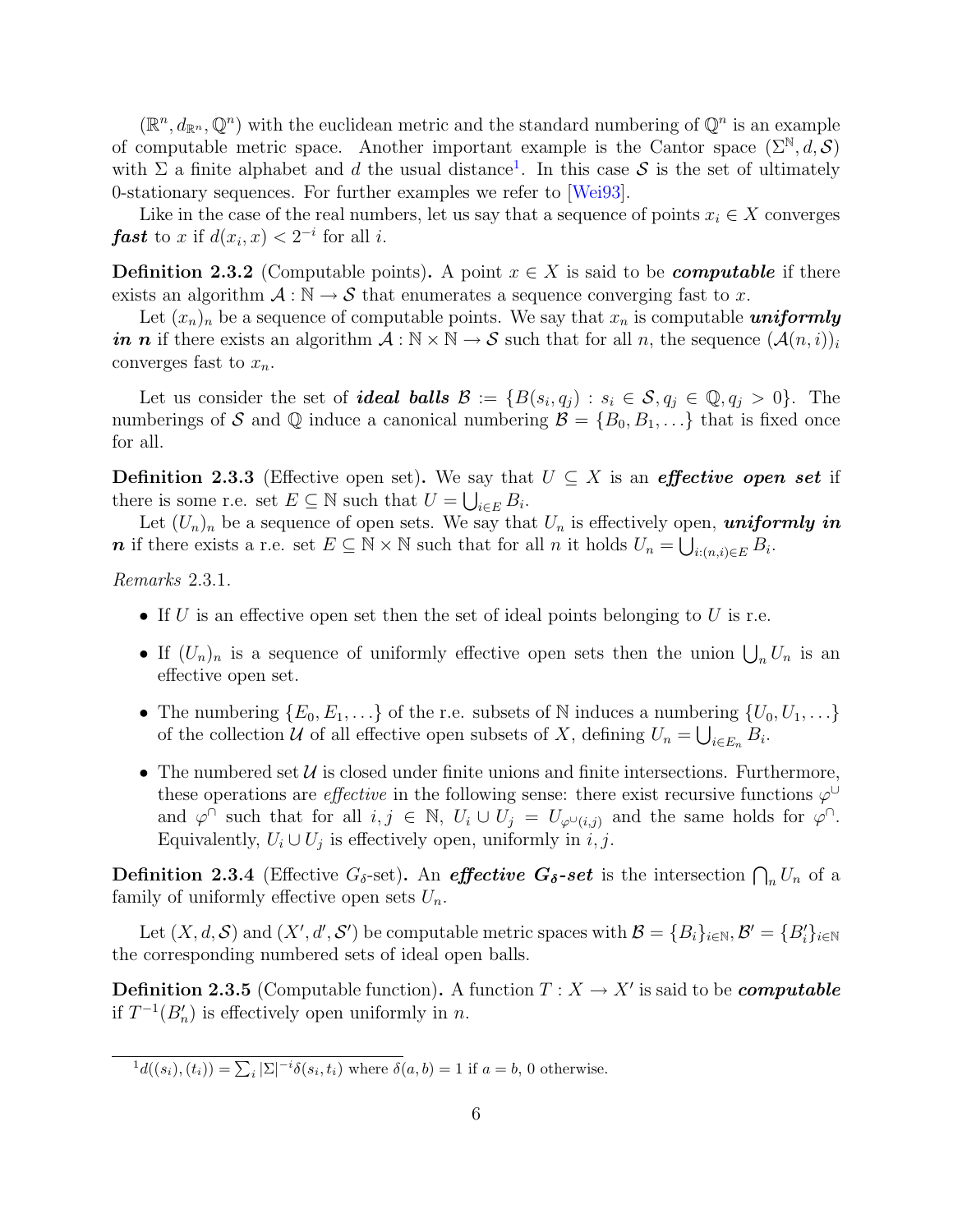Remarks 2.3.2.

- The preimage of a sequence of uniformly effective open sets is again a sequence of uniformly effective open sets. This could be an alternative equivalent definition of computable function.
- If T is computable then the images of ideal points can be uniformly computed:  $T(s_i)$ is a computable point, uniformly in  $i$ .
- The distance function  $d: X \times X \to \mathbb{R}$  is a computable function.

By definition computable functions are continuous. Since we will work with functions that are not necessarily continuous everywhere, we shall consider functions that are computable on some subset of X. More precisely,

**Definition 2.3.6.** A function T is said to be *computable on*  $D \subseteq X$  if there are uniformly effective open sets  $U_n \subseteq X$  such that  $T^{-1}(B'_n) \cap D = U_n \cap D$  for all n. D is called the domain of computability of T.

#### <span id="page-7-0"></span>2.4. Computable probability spaces

Now we turn our attention to computability on probability spaces. We will not consider general measurable spaces, but only complete separable metric spaces endowed with the Borel  $\sigma$ -field, as probability and ergodic theory take place mostly on such spaces. Strictly speaking a *computable probability space* should be the computable version of a probability space, given by a set, a  $\sigma$ -field and a probability measure, but for the sake of simplicity, we will use this name for any computable metric space endowed with a computable Borel probability measure (as defined below).

Let then X be a computable metric space. The set of Borel probability measures over  $X$ , denoted by  $\mathcal{M}(X)$ , can be endowed with a structure of computable metric space (this will be defined below, for more details, see  $[Gac05, HR09b]$  $[Gac05, HR09b]$ . A computable measure can then be defined as a computable point of  $\mathcal{M}(X)$ .

Let us first recall some prerequisites from measure theory. The weak topology on  $\mathcal{M}(X)$ is defined by the notion of weak convergence of measures: we say that  $\mu_n$  converge weakly to  $\mu$  and write  $\mu_n \to \mu$  if

$$
\mu_n \to \mu \text{ iff } \int f d\mu_n \to \int f d\mu \text{ for all real bounded continuous } f. \tag{1}
$$

Let us recall the Portmanteau theorem. We say that a Borel set A is a set of  $\mu$ -continuity if  $\mu(\partial A) = 0$ , where  $\partial A = \overline{A} \cap X \setminus A$  is the boundary of A.

**Theorem 2.4.1** (Portmanteau theorem). Let  $\mu_n$ ,  $\mu$  be Borel probability measures on a separable metric space  $(X, d)$ . The following are equivalent:

- 1.  $\mu_n$  converges weakly to  $\mu$ ,
- 2.  $\limsup_{n} \mu_n(F) \leq \mu(F)$  for all closed sets F,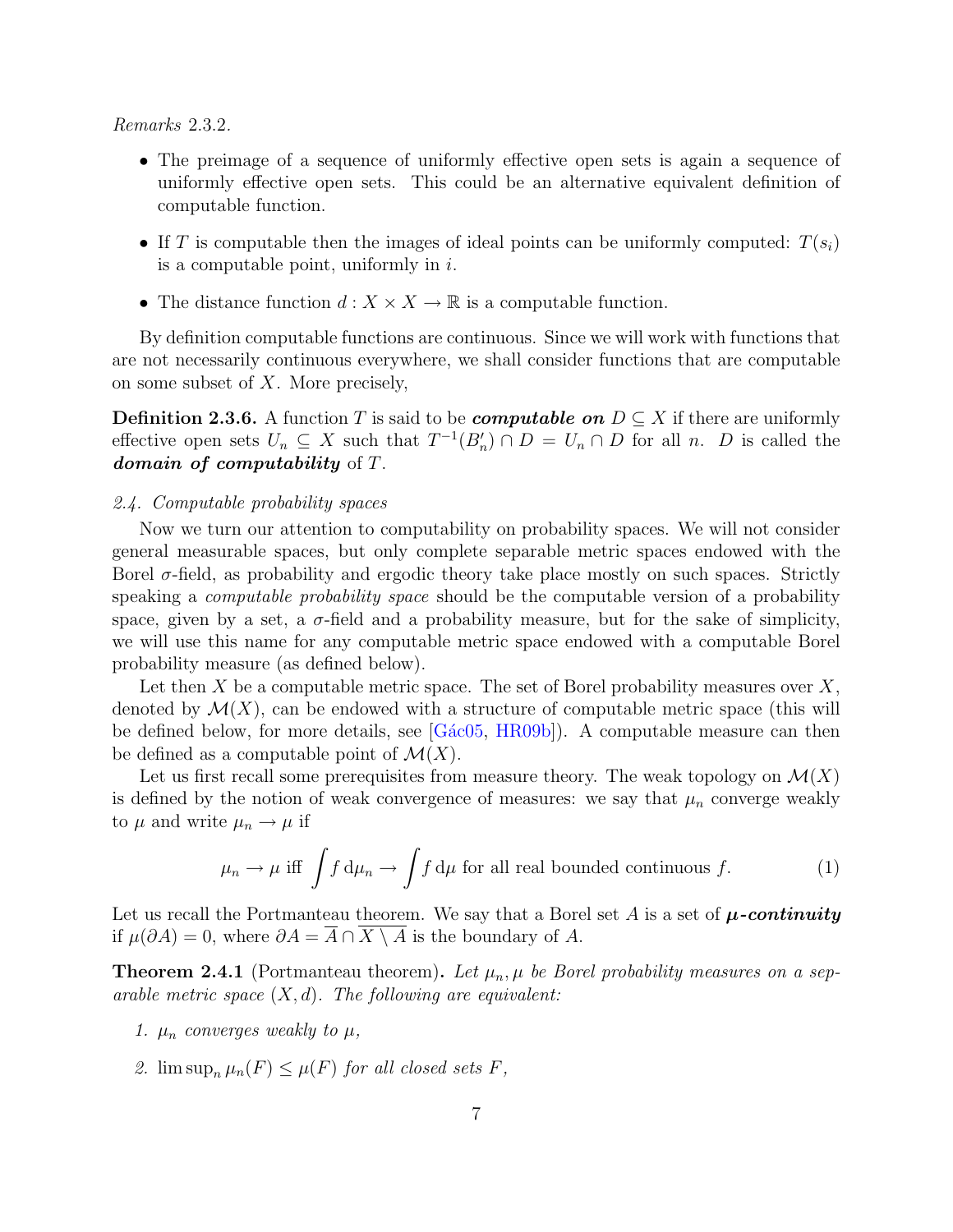- 3. lim inf<sub>n</sub>  $\mu_n(G) \geq \mu(G)$  for all open sets G,
- 4.  $\lim_{n} \mu_n(A) = \mu(A)$  for all  $\mu$ -continuity sets A.

This theorem easily implies the following: when  $(X, d)$  is a separable metric space, weak convergence can be proved using the following criterion:

<span id="page-8-3"></span>**Proposition 2.4.1.** Let A be a countable basis of the topology which is closed under the formation of finite unions. If  $\mu_n(A) \to \mu(A)$  for every  $A \in \mathcal{A}$ , then  $\mu_n$  converge weakly to  $\mu$ .

Let us introduce on  $\mathcal{M}(X)$  the structure of a computable metric space. As X is separable and complete, so is  $\mathcal{M}(X)$ . Let  $D \subseteq \mathcal{M}(X)$  be the set of those probability measures that are concentrated in finitely many points of  $S$  and assign rational values to them. It can be shown that this is a dense subset (see [\[Bil68\]](#page-28-1)).

We consider the Prokhorov metric  $\pi$  on  $\mathcal{M}(X)$  defined by:

$$
\pi(\mu,\nu) := \inf \{ \epsilon \in \mathbb{R}^+ : \mu(A) \le \nu(A^{\epsilon}) + \epsilon \text{ for every Borel set } A \}.
$$

where  $A^{\epsilon} = \{x : d(x, A) < \epsilon\}.$ 

This metric induces the weak topology on  $\mathcal{M}(X)$ . Furthermore, it can be shown that the triple  $(\mathcal{M}(X), \pi, D)$  is a computable metric space (see [Gác05]). By Def. [2.3.2](#page-6-1) a measure  $\mu$  is then computable if there is an algorithmic enumeration of a sequence of ideal measures  $(\mu_n)_{n\in\mathbb{N}}\subseteq D$  converging fast to  $\mu$ .

The following theorem gives a characterization for the computability of measures in terms of the computability of the measure of sets (for a proof see [\[HR09b\]](#page-29-2)):

<span id="page-8-2"></span>**Theorem 2.4.2.** A measure  $\mu \in \mathcal{M}(X)$  is computable if and only if the measures  $\mu(B_i, \cup \ldots \cup$  $B_{i_k}$ ) of finite unions of ideal open balls are lower-semi-computable, uniformly in  $i_1, \ldots, i_k$ .

**Definition 2.4.1.** A *computable probability space* is a pair  $(X, \mu)$  where X is a computable metric space and  $\mu$  is a computable Borel probability measure on X.

<span id="page-8-0"></span>**Definition 2.4.2** (Morphism). Let  $(X, \mu)$  and  $(Y, \nu)$  be two computable probability spaces. A **morphism** from  $(X, \mu)$  to  $(Y, \nu)$  is a measure-preserving function  $F: X \to Y$  which is computable on an effective  $G_{\delta}$ -set of  $\mu$ -measure one.

We recall that F is measure-preserving if  $\nu(A) = \mu(F^{-1}(A))$  for every Borel set A. Computable probability structures can be easily transferred:

<span id="page-8-1"></span>**Proposition 2.4.2.** Let  $(X, \mu)$  be a computable probability space, Y a computable metric space and  $F: X \to Y$  a function which is computable on an effective  $G_{\delta}$ -set of  $\mu$ -measure one. The induced measure  $\mu_F$  on Y defined by  $\mu_F(A) = \mu(F^{-1}(A))$  is computable and F is a morphism of computable probability space.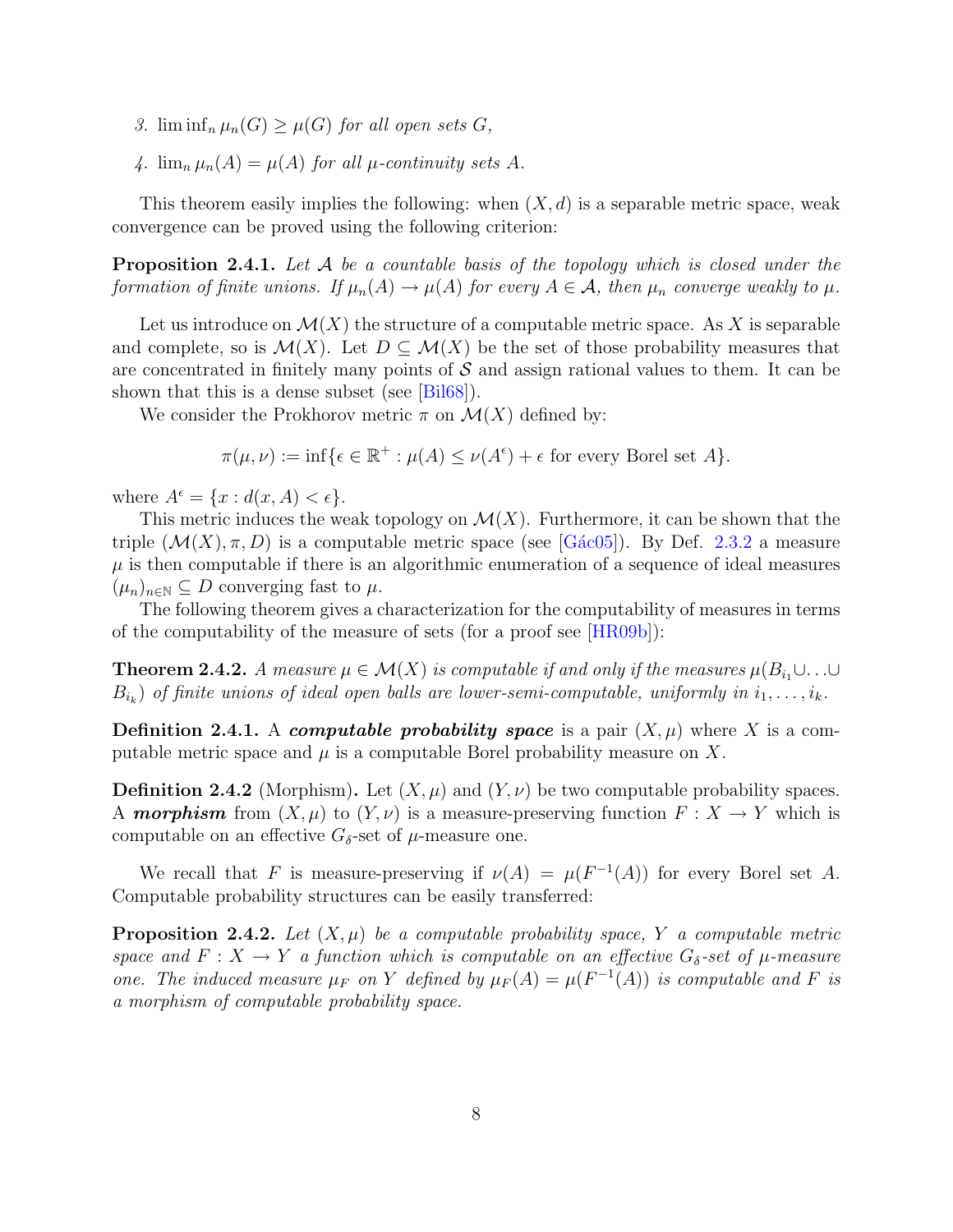#### 2.5. Algorithmic randomness

The randomness of a particular outcome is always relative to some statistical test. The notion of algorithmically random infinite binary sequence, defined by Martin-Löf in 1966, is an attempt to have an "absolute" notion of randomness. This absoluteness is actually relative to all "effective" statistical tests, and lies on the hypothesis that this class of tests is sufficiently wide.

More recently the notion of Martin-Löf randomness was generalized to effective topological spaces in  $[HW03]$  and to computable metric spaces in  $[G\acute{a}c05, HR09b]$  $[G\acute{a}c05, HR09b]$ . In this section,  $(X, \mu)$  is a computable probability space.

**Definition 2.5.1.** A *Martin-Löf*  $\mu$ -test is a sequence  $(U_n)_{n\in\mathbb{N}}$  of uniformly effective open sets which satisfy  $\mu(U_n) < 2^{-n}$  for all n. Any subset of  $\bigcap_n U_n$  is called an *effective*  $\mu$ -null set.

A point  $x \in X$  is called  $\mu$ -random if x is contained in no effective  $\mu$ -null set. The set of  $\mu$ -random points is denoted by  $R_{\mu}$ .

The set  $R_{\mu}$  of  $\mu$ -random points has full measure, so from a measure-theoretic point of view, we can work on  $R_{\mu}$  instead of the whole space X. The advantage of this is that many results of the form

$$
P(x)
$$
 holds for  $\mu$ -almost every  $x \in X$ ,

with P some predicate, can be converted into an "individual" result

$$
P(x)
$$
 holds for every  $x \in R_\mu$ .

To put conversion into practice, we will need the following results (see [\[HW03\]](#page-29-0), Thm 4.5 or [\[HR09b\]](#page-29-2)).

<span id="page-9-0"></span>**Lemma 2.5.1.** Every  $\mu$ -random point is in every effective open set of full measure.

<span id="page-9-1"></span>Proposition 2.5.1 (Morphisms preserve randomness). Let F be a morphism of computable probability spaces  $(X, \mu)$  and  $(Y, \nu)$ . Then every  $\mu$ -random point x is in the domain of computability of F and  $F(x)$  is  $\nu$ -random.

#### <span id="page-9-2"></span>2.6. Kolmogorov-Chaitin complexity

The idea is to define, for a finite object, the minimal amount of algorithmic information from which the object can be recovered. That is, the length of the shortest description (code) of the object. For a complete introduction we refer to standard texts [\[LV93,](#page-30-6) [G´ac\]](#page-29-7).

Let  $\Sigma^*$  and  $\Sigma^{\mathbb{N}}$  be the sets of finite and infinite words (over the finite alphabet  $\Sigma$ ) respectively. A word  $w \in \Sigma^*$  defines the *cylinder*  $[w] \subseteq \Sigma^{\mathbb{N}}$  of all possible continuations of w. A set  $D = \{w_1, w_2, ...\} \subseteq \Sigma^*$  defines an open set  $[D] = \bigcup_i [w_i] \subseteq \Sigma^{\mathbb{N}}$ . D is called **prefix-free** if no word of D is prefix of another one, that is if the cylinders  $[w_i]$  are pairwise disjoint.

Let X be  $\Sigma^*$  or N or  $\mathbb{N}^*$ .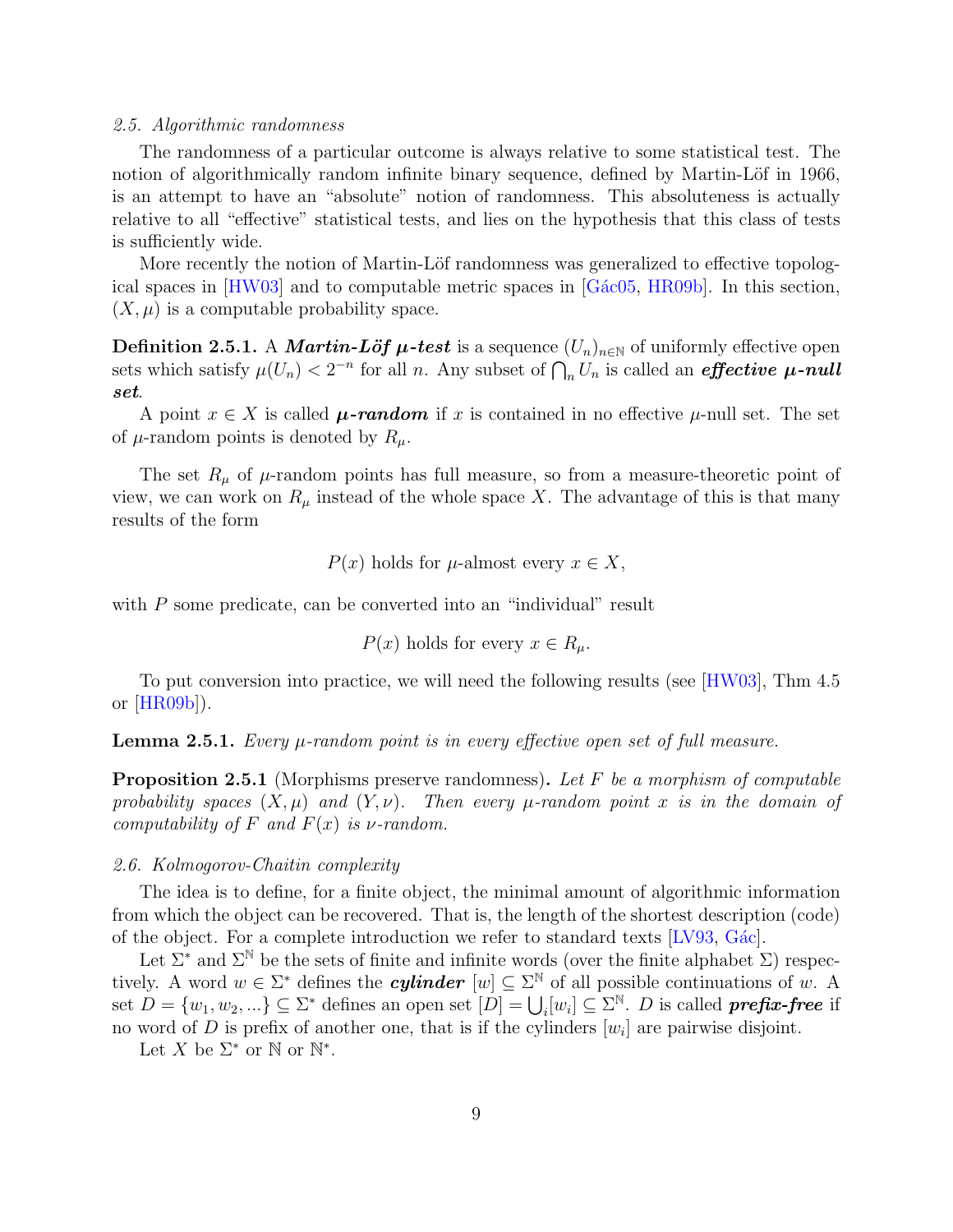**Definition 2.6.1.** An *interpreter* is a partial recursive function  $I: \{0,1\}^* \to X$  with a prefix-free domain.

**Definition 2.6.2.** Let  $I : \{0,1\}^* \to X$  be an interpreter. The **Kolmogorov-Chaitin complexity**  $K_I(x)$  of  $x \in X$  relative to I is defined to be

$$
K_I(x) = \begin{cases} |p| & \text{if } p \text{ is a shortest input such that } I(p) = x \\ \infty & \text{if there is no } p \text{ such that } I(p) = x. \end{cases}
$$

It turns out that there exists an algorithmic enumeration of all the interpreters, which entails the existence of a universal interpreter  $U$  that is asymptotically optimal in the sense that the invariance theorem holds:

**Theorem 2.6.1** (Invariance theorem). For every interpreter I there exists  $c_I \in \mathbb{N}$  such that for all  $x \in X$  we have  $K_U(x) \leq K_I(x) + c_I$ .

We fix a universal interpreter U and we let  $K(x) := K_U(x)$  be the **Kolmogorov-Chaitin** complexity of  $x$ .

#### <span id="page-10-2"></span>2.6.1. Simple estimates

Let us recall some simple estimates of the complexity that we will need later. Let  $f, g$ be real-valued functions. We say that g **additively dominates** f and write  $f \stackrel{+}{\le} g$  if there is a constant c such that  $f \leq g + c$ . As codes are always binary words, we use base-2 logarithms, which we denote by log. We define  $J(x) = x + 2 \log(x + 1)$  for  $x \ge 0$ . For  $n \in \mathbb{N}, K(n) \stackrel{+}{\leq} J(\log n)$ . For  $n_1, \ldots, n_k \in \mathbb{N}, K(n_1, \ldots, n_k) \stackrel{+}{\leq} K(n_1) + \ldots + K(n_k)$ . The following property is a version of a result attributed to Kolmogorov, stated in terms of prefix complexity instead of plain complexity.

<span id="page-10-3"></span>**Proposition 2.6.1.** Let  $E \subseteq N \times X$  be a r.e. set such that  $E_n = \{x : (n, x) \in E\}$  is finite for all n. Then for all  $n \in \mathbb{N}$  and  $s \in E_n$ ,

$$
K(s) \stackrel{+}{\leq} J(\log |E_n|) + K(n)
$$

<span id="page-10-1"></span>**Proposition 2.6.2.** Let  $\mu$  be a computable measure on  $\Sigma^{\mathbb{N}}$ . For all  $w \in \Sigma^*$ ,

$$
K(w) \stackrel{+}{\leq} -\log \mu([w]) + K(|w|)
$$

**Theorem 2.6.2** (Coding theorem). Let  $P: X \to \overline{\mathbb{R}}^+$  be a lower semi-computable function such that  $\sum_{x \in X} P(x) \leq 1$ . Then  $K(x) \leq -\log P(x)$ , i.e. there is a constant c such that  $K(x) \leq -\log P(x) + c$  for all  $x \in X$ .

Moreover, the quantity  $\sum_{x} 2^{-K(x)}$  is finite and smaller than 1 as it is the Lebesgue measure of the domain of the universal interpreter  $U$ . There is a relation between Kolmogorov-Chaitin complexity and randomness, initial segments of random infinite strings being maximally complex.

<span id="page-10-0"></span>**Theorem 2.6.3** (Schnorr). Let  $\mu$  be a computable measure over the finite alphabet  $\Sigma$ . Then  $\omega \in \Sigma^{\mathbb{N}}$  is a  $\mu$ -random sequence if and only if  $\exists m \forall n \; K(\omega_{1:n}) \geq -\log \mu[\omega_{1:n}] - m$ .

The minimal such m, defined by  $d_{\mu}(\omega) := \sup_{n} \{-\log \mu[\omega_{1:n}] - K(\omega_{1:n})\}$  and called the **randomness deficiency** of  $\omega$  w.r.t  $\mu$ , is not only finite almost everywhere: it has finite mean, that is  $\int d_{\mu}(\omega) d\mu \leq 1$ . For a proof see [\[LV93\]](#page-30-6).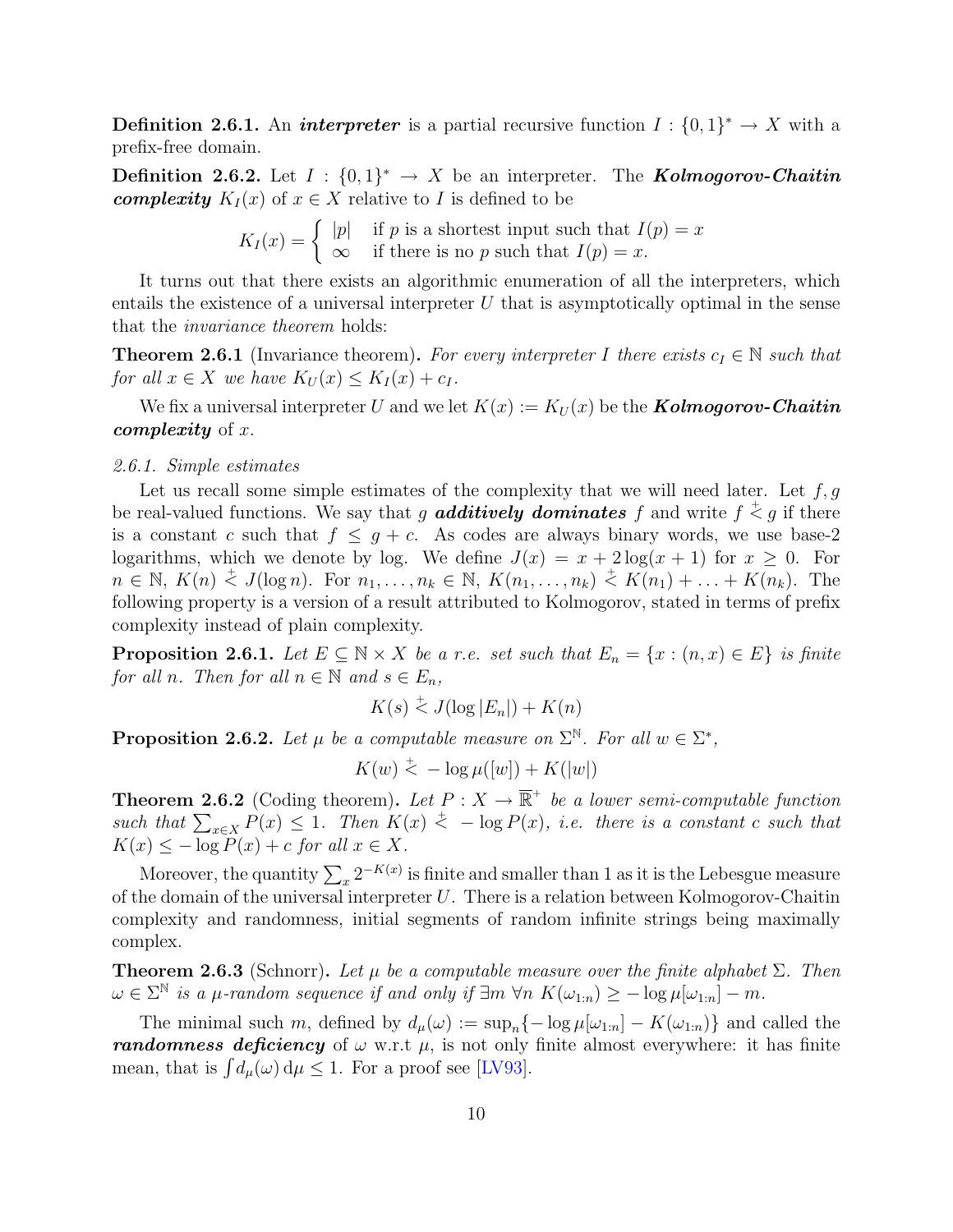#### <span id="page-11-0"></span>3. Effective symbolic dynamics and statistics of random points

Let us recall some basic facts about ergodic theory (see [\[Pet83,](#page-30-7) [Wal82\]](#page-30-8) for an introduction). Let X be a metric space, let  $T : X \to X$  be a Borel measurable map. Let  $\mu$  be a T-invariant Borel probability measure, i.e. a Borel probability measure on X such that  $\mu(A) = \mu(T^{-1}(A))$  for each measurable set A. A measurable set A is called T-invariant if  $T^{-1}(A) = A$  mod 0 (the symmetric difference between the two sets has zero measure). The system  $(X, \mu, T)$  is said to be **ergodic** if each T-invariant set has total or null measure. In such systems the famous Birkhoff ergodic theorem says that time averages computed along  $\mu$ -typical orbits coincides with space average with respect to  $\mu$ . More precisely, for any  $f \in L^1(X, \mu)$  it holds

$$
\lim_{n \to \infty} \frac{S_n^f(x)}{n} = \int f \, \mathrm{d}\mu,\tag{2}
$$

<span id="page-11-1"></span>for  $\mu$ -almost each  $x$ , where  $S_n^f = f + f \circ T + \ldots + f \circ T^{n-1}$ .

Now that we have algorithmic randomness at our disposal, it is then natural to ask if  $\mu$ -random points satisfy Birkhoff's ergodic theorems, and for which transformations and observables. This problem was tackled by V'yugin [\[V'y97\]](#page-30-0) who gave a positive answer on the Cantor space for computable transformations and computable observables. It was later observed in [\[Nan08\]](#page-30-9) that V'yugin's theorem does not imply anything for discontinuous observables (which cannot be computable), and an extension of V'yugin's theorem for observables that are computable but on a countable set was then carried out. In this section, we develop the framework of *effective symbolic dynamics* to show that V'yugin's theorem does imply a more general result. Let us first state the problem in a slightly different way.

It is a classical result that the set of points x such that  $(2)$  holds for all continuous bounded f has measure one. Such points are called  $\mu$ -typical. This notion can be reformulated. Given a point x, let us consider the measures  $\nu_n = \frac{1}{n}$  $\frac{1}{n} \sum_{j < n} \delta_{T^j x}$ , where  $\delta_y$  is the Dirac probability measure concentrated on y. Let  $\mu$  be an ergodic measure for T. A point x is  $\mu$ -typical if and only if the associated measures  $\nu_n$  converge weakly to  $\mu$ .

Now the question is: are  $\mu$ -random points  $\mu$ -typical?

We now develop some more tools to give a positive answer to this question on any computable probability space and for any ergodic endomorphism (Def. [2.4.2\)](#page-8-0). This result (Thm. [3.2.2](#page-15-0) below) implies equality [\(2\)](#page-11-1) for random points, bounded continuous (not necessarily computable) observables and indicators of sets of  $\mu$ -continuity (without effectivity assumption). In a sequel paper [\[HR09a\]](#page-29-8) we give a much more general answer, proving a version of Birkhoff's ergodic theorem for random points and *effectively*  $\mu$ -measurable transformations and observables.

#### <span id="page-11-2"></span>3.1. Symbolic dynamics of random points

Let T be an endomorphism of the probability space  $(X, \mu)$ . In the classical construction of symbolic dynamics associated to a given system, one considers access to the system given by a finite measurable partition, that is a finite collection of pairwise disjoint Borel sets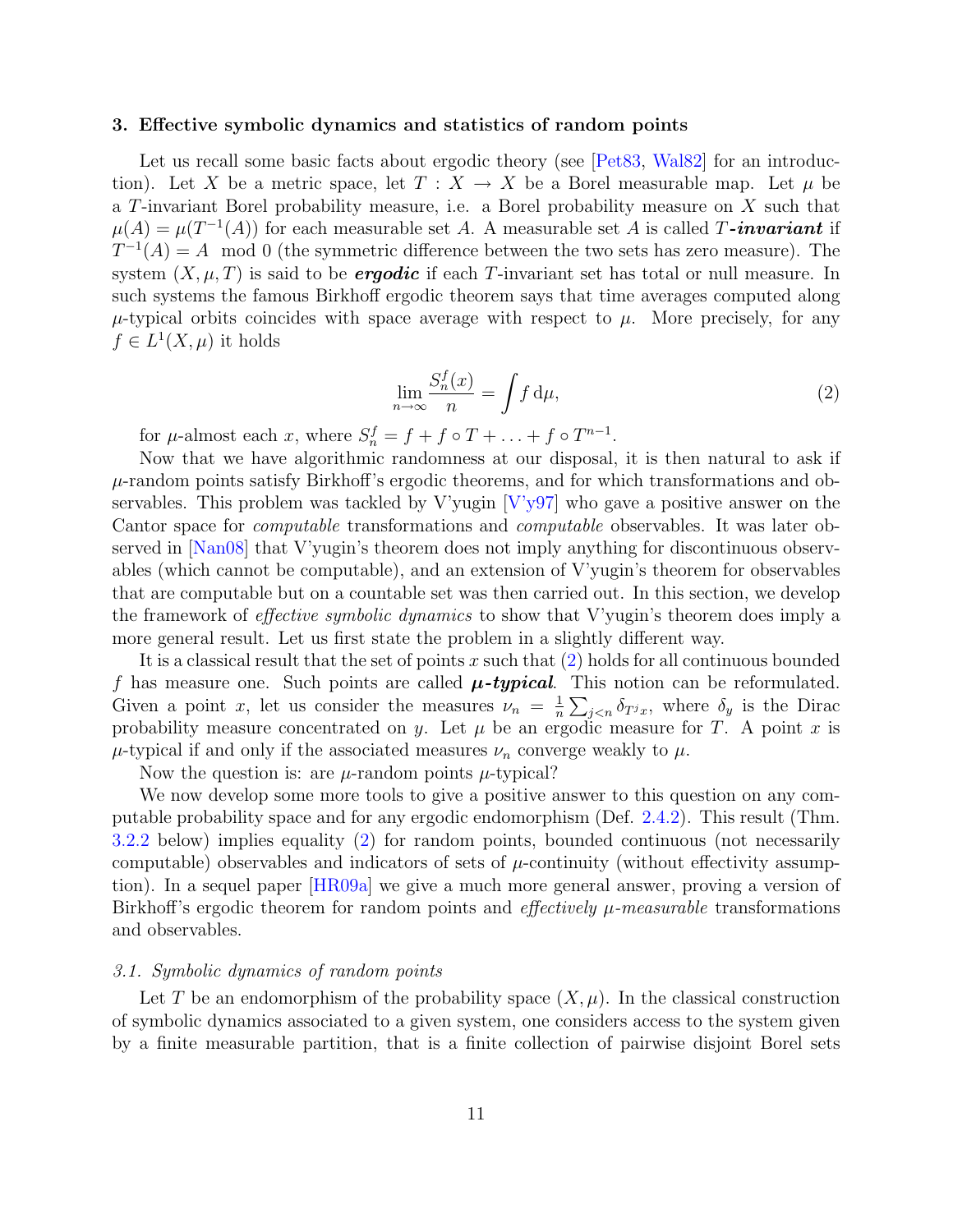$\xi = \{C_1, \ldots, C_k\}$  such that  $\mu(\bigcup_i C_i) = 1$ . To almost each point  $x \in X$  corresponds an infinite sequence  $\omega = (\omega_i)_{i \in \mathbb{N}} = \phi_{\xi}(x) \in \{1, \ldots, k\}^{\mathbb{N}}$  defined by:

$$
\phi_{\xi}(x) = \omega \iff \forall j \in \mathbb{N}, T^{j}(x) \in C_{\omega_{j}}
$$

As  $\xi$  is a measurable partition, the map  $\phi_{\xi}$  is measurable and then the measure  $\mu$  induces the measure  $\mu_{\xi}$  on  $\{1, \ldots, k\}^{\mathbb{N}}$  defined by  $\mu_{\xi}(B) = \mu(\phi_{\xi}^{-1})$  $_{\xi}^{-1}(B)$ ) for all measurable sets  $B \subseteq \{1,\ldots,k\}^{\mathbb{N}}$ . Let us define the *shift* endomorphism  $\sigma : \{1,\ldots,k\}^{\mathbb{N}} \to \{1,\ldots,k\}^{\mathbb{N}}$  by  $\sigma((\omega_i)_{i\in\mathbb{N}}) = (\omega_{i+1})_{i\in\mathbb{N}}$ . The symbolic dynamical system  $(\{1,\ldots,k\})^{\mathbb{N}},\mu_{\xi},\sigma)$  is called the symbolic model of  $(X, \mu, T)$  w.r.t.  $\xi$ .

The requirement of  $\phi_{\xi}$  being measurable makes the symbolic model appropriate from the measure-theoretic view point, but is not enough to have a symbolic model compatible with the computational approach:

**Definition 3.1.1.** Let T be an endomorphism of the computable probability space  $(X, \mu)$ and  $\xi = \{C_1 \ldots, C_k\}$  a finite measurable partition.

The associated symbolic model  $(\{1,\ldots,k\}^{\mathbb{N}},\mu_{\xi},\sigma)$  is said to be an *effective symbolic* **model** if the map  $\phi_{\xi}: X \to \{1, \ldots, k\}^{\mathbb{N}}$  is a morphism of computable probability space (here the space  $\{1, \ldots, k\}^{\mathbb{N}}$  is endowed with the standard computable structure).

The sets  $C_i$  are called the **atoms** of  $\xi$  and we denote by  $\xi(x)$  the atom containing x (if there is one). Observe that  $\phi_{\xi}$  is computable on its domain only if the atoms are effective open sets (in the domain). We hence define:

**Definition 3.1.2** (Computable partitions). A measurable partition  $\xi$  is said to be a com**putable partition** if its atoms are effective open sets.

<span id="page-12-1"></span>**Theorem 3.1.1.** Let T be an endomorphism of the computable probability space  $(X, \mu)$  and  $\xi = \{C_1 \ldots, C_k\}$  a finite computable partition. The associated symbolic model is effective.

*Proof.* Let D be the domain of computability of T (it is a full-measure effective  $G_{\delta}$ -set). Define the set

$$
X_{\xi} = D \cap \bigcap_{n \in \mathbb{N}} T^{-n}(C_1 \cup \ldots \cup C_k)
$$

 $X_{\xi}$  is a full-measure effective  $G_{\delta}$ -set: indeed, as  $C_1 \cup \ldots \cup C_k$  is effectively open and T is computable on D there are uniformly effective open sets  $U_n$  such that  $D \cap T^{-n}(C_1 \cup \ldots \cup C_k) =$  $D \cap U_n$ , so  $X_{\xi} = D \cap \bigcap_n U_n$ . As T is measure-preserving, all  $U_n$  have measure one.

Now,  $X_{\xi} \cap \phi_{\xi}^{-1}$  $[\xi^{-1}[i_0,\ldots,i_n] = X_\xi \cap C_{i_0} \cap T^{-1}C_{i_1} \cap \ldots \cap T^{-n}C_{i_n}$ . This proves that  $\phi_\xi$  is computable over  $X_{\xi}$ . Proposition [2.4.2](#page-8-1) allows to conclude.  $\Box$ 

After the definition an important question is: are there computable partitions? the answer depends on the existence of effective open sets with a zero-measure boundary.

<span id="page-12-0"></span>**Definition 3.1.3.** A set A is said to be **almost decidable** if there are two effective open sets  $U$  and  $V$  such that:

$$
U \subseteq A, \quad V \subseteq A^c, \quad \mu(U) + \mu(V) = 1
$$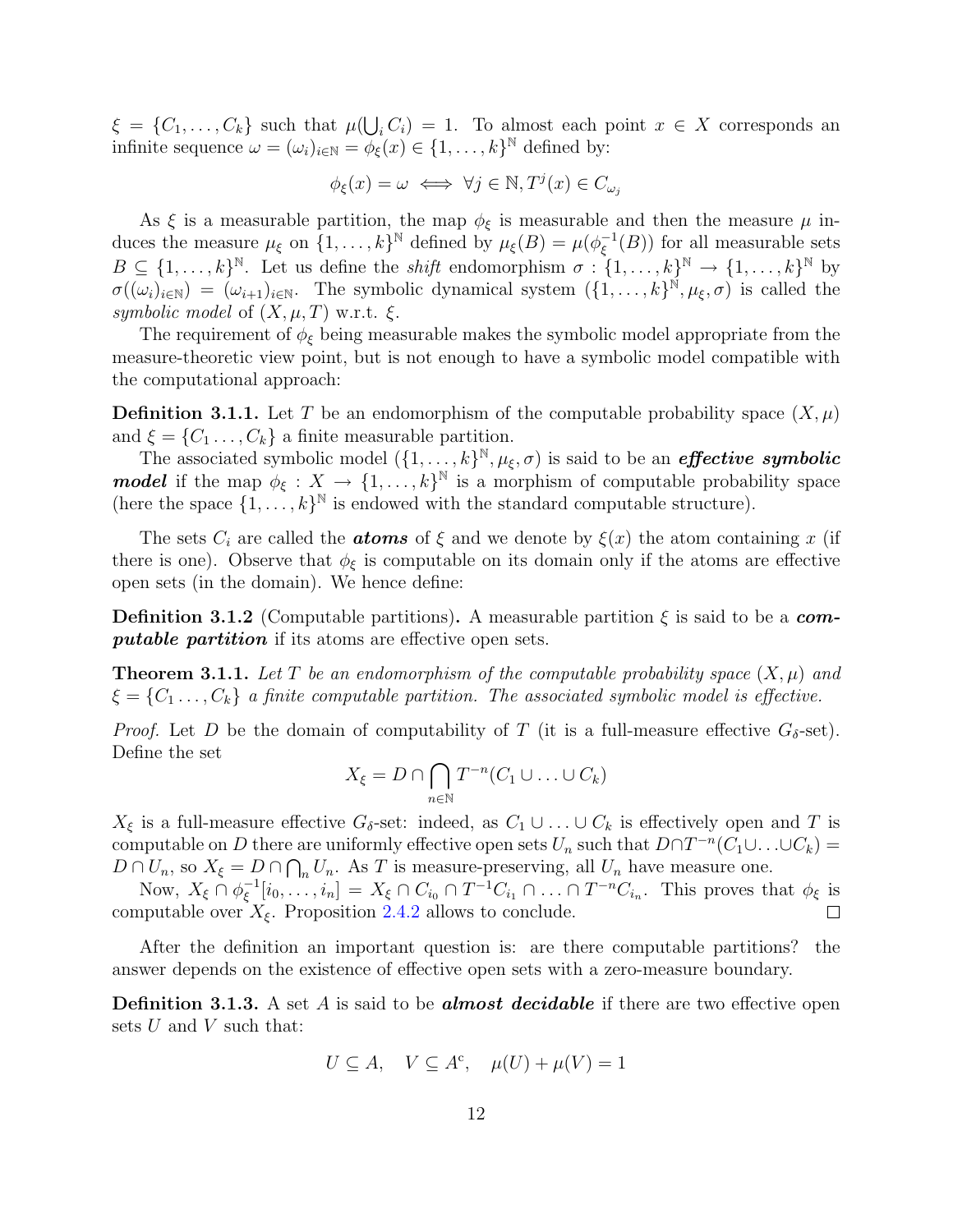Remarks 3.1.1.

- a set is almost decidable if and only if its complement is almost decidable,
- an almost decidable set is always a continuity set,
- a  $\mu$ -continuity ideal ball is always almost decidable,

Ignoring computability, the existence of open  $\mu$ -continuity sets directly follows from the fact that the collection of open sets is uncountable and  $\mu$  is finite. The problem in the computable setting is that there are only countable many effective open sets. Fortunately, there still always exists a basis of almost decidable balls. This will be used many times in the sequel, in particular it directly implies the existence of computable partitions. This result was independently obtained in [\[Bos08a,](#page-28-2) [Bos08b,](#page-28-3) [HR09b\]](#page-29-2).

**Theorem 3.1.2.** Let  $(X, \mu)$  be a computable probability space. There is a sequence of uniformly computable reals  $(r_j)_{j \in \mathbb{N}}$  that is dense in  $\mathbb{R}^+$  and such that for every i, j, the ball  $B(s_i, r_j)$  is almost decidable.

We denote by  $B_n^{\mu}$  the almost decidable ball  $B(s_i, r_j)$  with  $n = \langle i, j \rangle$ . The family  $\{B_n^{\mu} :$  $n \in \mathbb{N}$  is a basis for the topology. It is even effectively equivalent to the basis of ideal balls : every ideal ball can be expressed as a r.e. union of almost decidable balls, and vice-versa. We finish presenting some results that will be needed in the next subsection.

<span id="page-13-1"></span>Corollary 3.1.1. On every computable probability space, there exists a family of uniformly computable partitions which generates the Borel  $\sigma$ -field.

*Proof.* Take  $\xi_{\langle i,j \rangle} = \{B(s_i, r_j), X \setminus B(s_i, r_j)\}\$  where B is the closed ball: as the almost decidable balls form a basis of the topology, the  $\sigma$ -field generated by the  $\xi_n$  is the Borel  $\sigma$ -field.  $\Box$ 

**Proposition 3.1.1.** If A is almost decidable then  $\mu(A)$  is a computable real number.

*Proof.* Since U and V are effectively open, by Thm. [2.4.2](#page-8-2) their measures are lower-semicomputable. As  $\mu(U) + \mu(V) = 1$ , their measures are also upper-semi-computable.  $\Box$ 

The following regards the computability of inducing a measure in a subset and will be used in the proof of prop. [3.2.1](#page-14-0)

<span id="page-13-0"></span>**Proposition 3.1.2.** Let  $\mu$  be a computable measure and A be an almost decidable subset of X with  $\mu(A) > 0$ . Then the induced measure  $\mu_A(.) = \mu(.|A)$  is computable. Furthermore,  $R_{\mu_A} = R_\mu \cap A$ .

*Proof.* Let A be an almost decidable set, coming with U, V. Let  $W = B_{n_1} \cup ... \cup B_{n_k}$  be a finite union of ideal balls. As  $A = U$  mod 0, one has

$$
\mu_A(W) = \mu(W \cap A) / \mu(A) = \mu(W \cap U) / \mu(A).
$$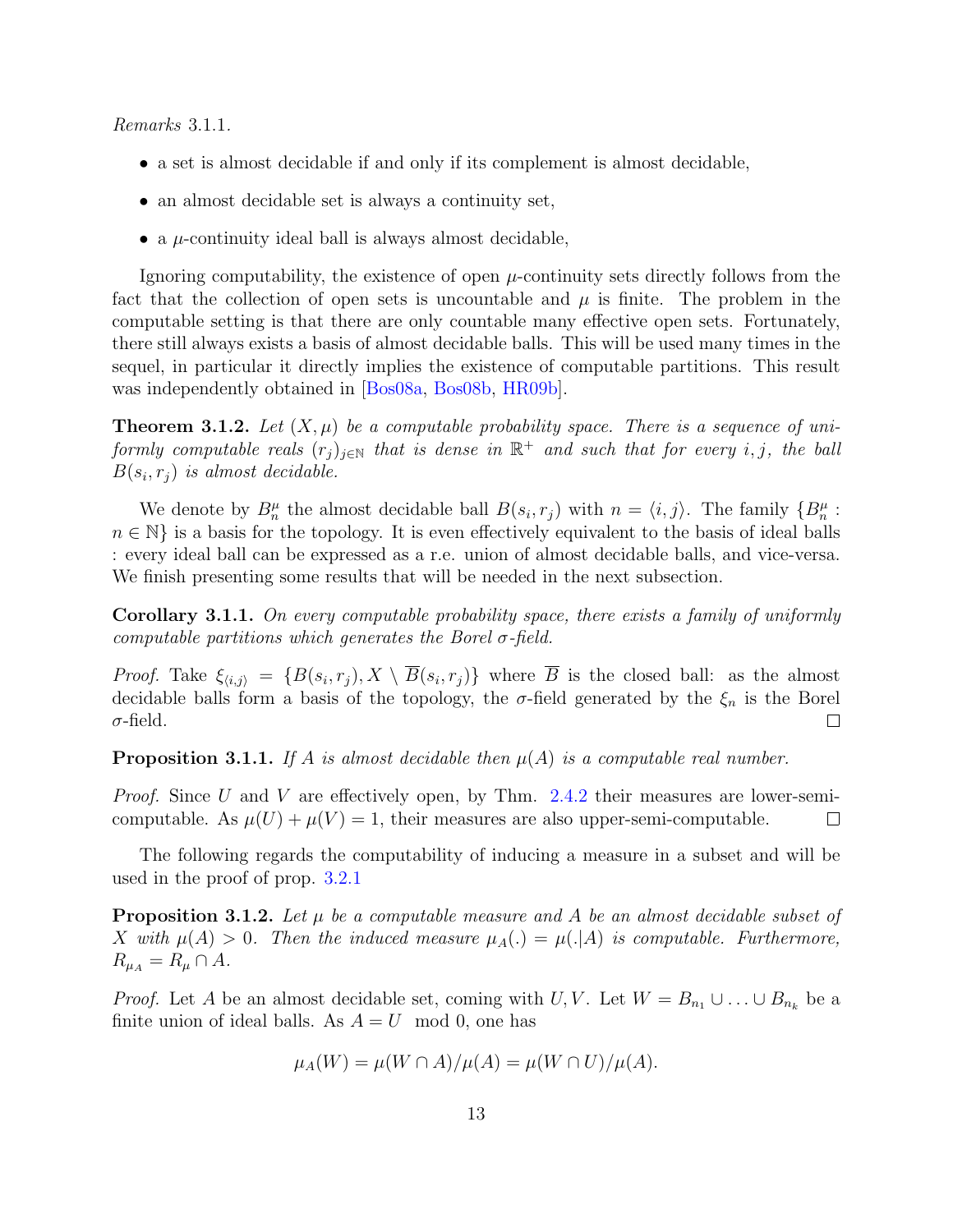$W \cap U$  is an effective open set, so its measure is lower semi-computable. As  $\mu(A)$  is computable,  $\mu_A(W)$  is lower semi-computable. Note that everything is uniform in  $n_1, \ldots, n_k$ . The result follows from Thm. [2.4.2.](#page-8-2)

Let U and V as in the definition of an almost decidable set. First note that  $R_\mu \cap A =$  $R_\mu \cap U$ , as  $R_\mu \subseteq U \cup V$  by Lem. [2.5.1.](#page-9-0) Again by Lem. [2.5.1,](#page-9-0)  $R_{\mu_A} \subseteq U$ , and as  $\mu_A \leq \frac{1}{\mu(A)}$  $\frac{1}{\mu(A)}\mu,$ every  $\mu$ -effective null set is also a  $\mu_A$ -effective null set, so  $R_{\mu_A} \subseteq R_{\mu}$ . Hence, we have  $R_{\mu_A} \subseteq R_\mu \cap U$ .

Conversely,  $R_{\mu_A}^c$  being a  $\mu_A$ -effective null set, its intersection with U is a  $\mu$ -effective null set, by definition of  $\mu_A$ . So  $R_{\mu_A}^c \cap U \subseteq R_{\mu}^c$ , which is equivalent to  $R_{\mu} \cap U \subseteq R_{\mu_A}$ .  $\Box$ 

#### 3.2. Some statistical properties of random points

Before coming back to typicalness of random points, let us study a weaker property, namely recurrence, for which the version for random points has a more simple proof.

#### 3.2.1. Recurrence

We recall that the Poincaré recurrence theorem states that in a measure-preserving system, for each set  $E$  almost each orbit starting from  $E$  comes back to  $E$  infinitely often. On a metric space we can also consider:

**Definition 3.2.1.** Let X be a metric space. A point  $x \in X$  is said to be recurrent for a transformation  $T : X \to X$ , if  $\liminf_n d(x, T^n x) = 0$ .

Poincaré recurrence theorem implies that in a measure-preserving transformation almost each point are recurrent. Under suitable computability assumptions the same holds for all random points.

<span id="page-14-0"></span>**Proposition 3.2.1** (Random points are recurrent). Let  $(X, \mu)$  be a computable probability space. If x is  $\mu$ -random, then it is recurrent with respect to every endomorphism T of  $(X, \mu)$ .

*Proof.* Let x be  $\mu$ -random and B an almost decidable open ball containing x. If B was a  $\mu$ -null set, it would be an effective  $\mu$ -null set and could not contain x, which is  $\mu$ -random. Hence  $\mu(B) > 0$ ,  $\mu_B(.) = \mu(.|B)$  is well-defined and x is  $\mu_B$ -random by Prop. [3.1.2.](#page-13-0) Let D be the domain of computability of  $T$ . There is an effective open set  $U$  such that:

$$
\bigcup_{n\geq 1}T^{-n}B\cap D=U\cap D.
$$

The Poincaré recurrence theorem states that  $\mu$ -almost every point in B comes back to B, so  $\mu_B(U) = 1$ . As x is  $\mu_B$ -random,  $x \in U$  by Lem. [2.5.1.](#page-9-0)  $\Box$ 

#### 3.2.2. Typicalness

<span id="page-14-1"></span>To prove that  $\mu$ -random points are  $\mu$ -typical, we will use the following particular case of V'yugin's main theorem.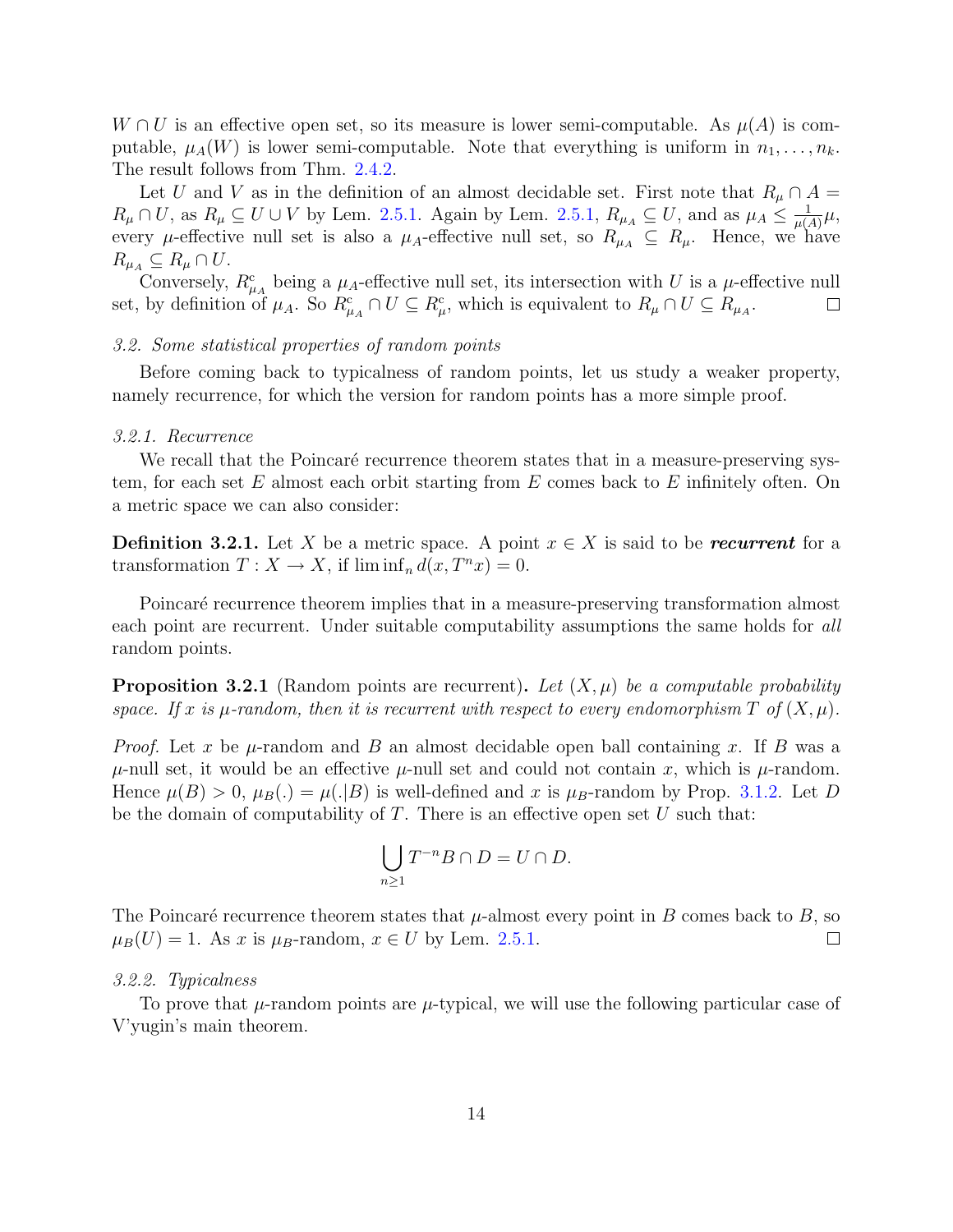**Theorem 3.2.1** (V'yugin). Let  $\mu$  be a computable shift-invariant ergodic measure on the Cantor space  $\{0,1\}^{\mathbb{N}}$ . For each  $\mu$ -random sequence  $\omega$ :

$$
\lim_{n} \frac{1}{n} \sum_{i=0}^{n-1} \omega_i = \mu([1]).
$$
\n(3)

We are now able to prove:

<span id="page-15-0"></span>**Theorem 3.2.2.** Let  $(X, \mu)$  be a computable probability space. Then each  $\mu$ -random point x is  $\mu$ -typical for every ergodic endomorphism  $T$ .

<span id="page-15-1"></span>*Proof.* Let  $f_A$  be the characteristic function of the set A. First, let us show that if A is an almost decidable set then for all  $\mu$ -random point x:

$$
\lim_{n} \frac{1}{n} \sum_{i=0}^{n-1} f_A \circ T^i(x) = \mu(A)
$$
 (4)

Indeed, consider the *computable partition* defined by  $\xi := \{U, V\}$  with U and V as in Def. [3.1.3](#page-12-0) and the associated symbolic model  $({1, \ldots, k})^{\mathbb{N}}, \mu_{\xi}, \sigma)$ . By Theorem [3.1.1](#page-12-1) and Proposition [2.5.1](#page-9-1)  $\phi_{\xi}(x)$  is a well-defined  $\mu_{\xi}$ -random infinite sequence, so Thm. [3.2.1](#page-14-1) applies and gives [\(4\)](#page-15-1). As explained at the beginning of Sect. [3,](#page-11-0) this can be reformulated as the convergence of  $\nu_n(A)$  to  $\mu(A)$ , where  $\nu_n = \frac{1}{n}$  $\frac{1}{n} \sum_{j < n} \delta_{T^j x}$ . Now, the collection of almost decidable sets satisfies Prop. [2.4.1,](#page-8-3) so  $\nu_n$  converges weakly to  $\mu$ : x is  $\mu$ -typical.  $\Box$ 

Observe that the version of Birkhoff's theorem for random holds all ergodic endomorphisms (of computable probability space, i.e., in both a measure-theoretic and computable sense, see Def. [2.4.2\)](#page-8-0) and for all bounded continuous (not necessarily computable) observ-ables. Moreover, by Prop. [2.4.1](#page-8-3) if holds for all indicators of  $\mu$ -continuity sets (again, without any computability assumption). This result hence improves [\[Nan08\]](#page-30-9).

#### 4. Entropies of dynamical systems

#### 4.1. Measure-theoretic entropy

Suppose that symbols from a finite alphabet are produced by some source at each integer time. The tendency of the source toward producing such object more than such other can be modeled by a probability distribution. The Shannon entropy of the source measures the degree of uncertainty about future symbols.

Any ergodic dynamical system  $(X, \mu, T)$  can be seen as a source of outputs. Kolmogorov and Sina¨ı adapted Shannon's theory to dynamical systems in order to measure the degree of unpredictability or chaoticity of an ergodic system. The first step consists in discretizing the space X using finite partitions. Let  $\xi = \{C_1, \ldots, C_n\}$  be a finite measurable partition of X. Then let  $T^{-k}\xi$  be the partition whose atoms are the pre-images  $T^{-k}C_i$ . Then let

$$
\xi_n = \xi \vee T^{-1} \xi \vee T^{-2} \xi \vee \ldots \vee T^{-(n-1)} \xi
$$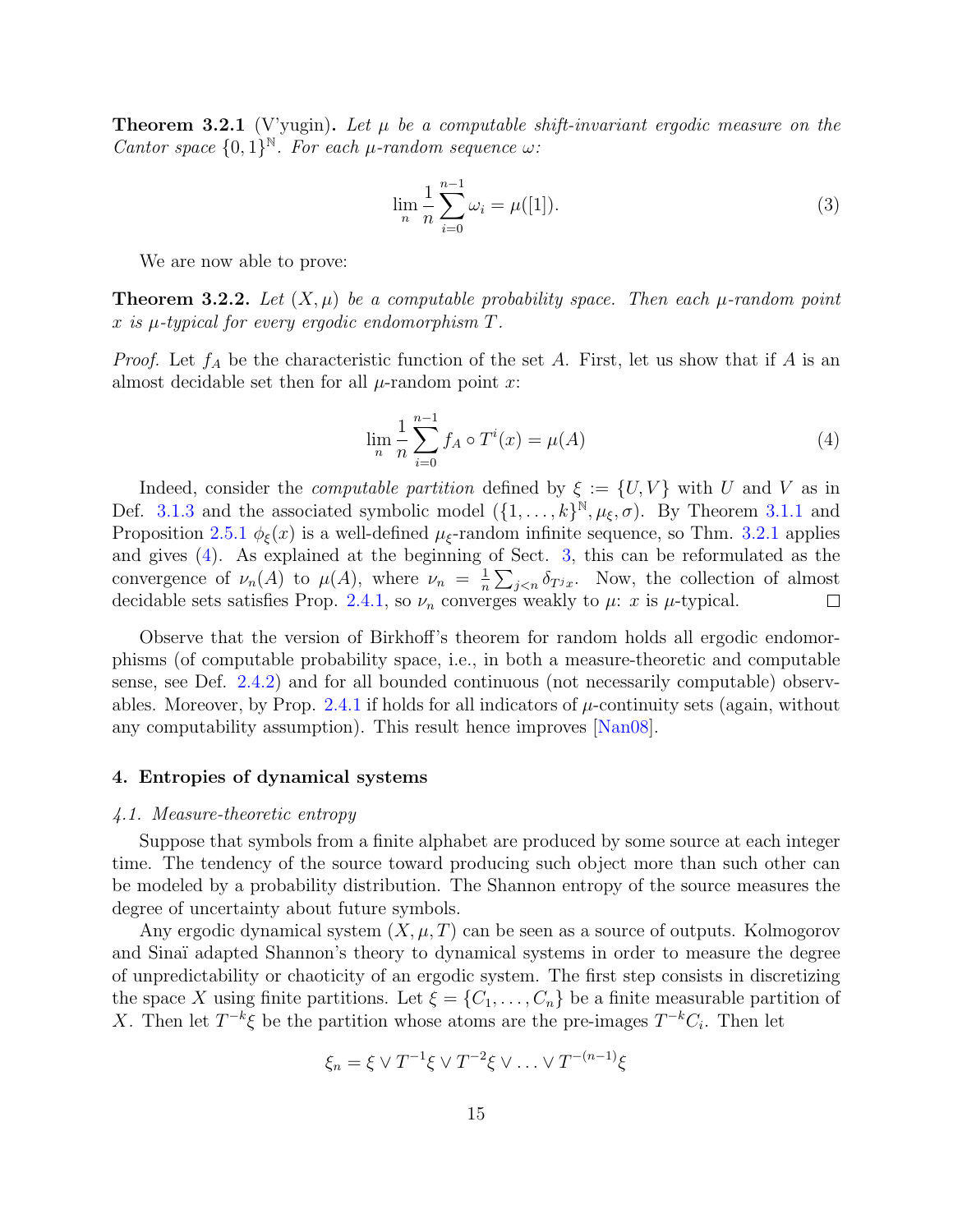be the partition given by the sets of the form

$$
C_{i_0} \cap T^{-1}C_{i_1} \cap \ldots \cap T^{-(n-1)}C_{i_{n-1}},
$$

varying  $C_{i_j}$  among all the atoms of  $\xi$ . Knowing which atom  $\xi_n$  a point x belongs to comes to knowing which atoms of the partition  $\xi$  the orbit of x visits up to time  $n-1$ .

The measure-theoretical entropy of the system w.r.t. the partition  $\xi$  can then be thought as the rate (per time unit) of gained information (or removed uncertainty) when observations of the type " $T^n(x) \in C_i$ " are performed. This is of great importance when classifying dynamical systems: it is a measure-theoretical invariant, which enables one to distinguish non-isomorphic systems.

We briefly recall the definition. For more details, we refer the reader to [\[Bil65,](#page-28-4) [Wal82,](#page-30-8) [Pet83,](#page-30-7) [HK95\]](#page-29-9).

Given a partition  $\xi$  and a point x,  $\xi(x)$  denotes the atom of the partition x belongs to. Let us consider the **Shannon information function** relative to the partition  $\xi_n$  (the information which is gained by observing that  $x \in \xi_n(x)$ ,

$$
I_{\mu}(x|\xi_n) := -\log \mu(\xi_n(x))
$$

and its mean, the entropy of the partition  $\xi_n$ ,

$$
H_{\mu}(\xi_n) := \int I_{\mu}(.|\xi_n) d\mu = \sum_{C \in \xi_n} -\mu(C) \log \mu(C)
$$

The **measure-theoretical** or **Kolmogorov-Sinaï** entropy of T relative to the partition  $\xi$  is defined as:

$$
h_{\mu}(T,\xi) = \lim_{n \to \infty} \frac{1}{n} H_{\mu}(\xi_n).
$$

(which exists and is an infimum, since the sequence  $H_{\mu}(\xi_n)_n$  is sub-additive). With the Shannon information function, it is possible to define a kind of point-wise notion of entropy with respect to a partition  $\xi$ :

<span id="page-16-0"></span>
$$
\limsup_{n} \frac{1}{n} I_{\mu}(x|\xi_n).
$$

This point-wise entropy is related to the global entropy of the system by the celebrated Shannon-McMillan-Breiman theorem:

**Theorem** (Shannon-McMillan-Breiman). Let T be an ergodic measure preserving transformation of  $(X, \mathcal{B}, \mu)$  and  $\xi$  a finite measurable partition. Then for  $\mu$ -almost every x,

$$
\lim_{n \to \infty} \frac{1}{n} I_{\mu}(x|\xi_n) = h_{\mu}(T,\xi).
$$
\n(5)

The convergence also holds in  $L^1(X, \mathcal{B}, \mu)$ .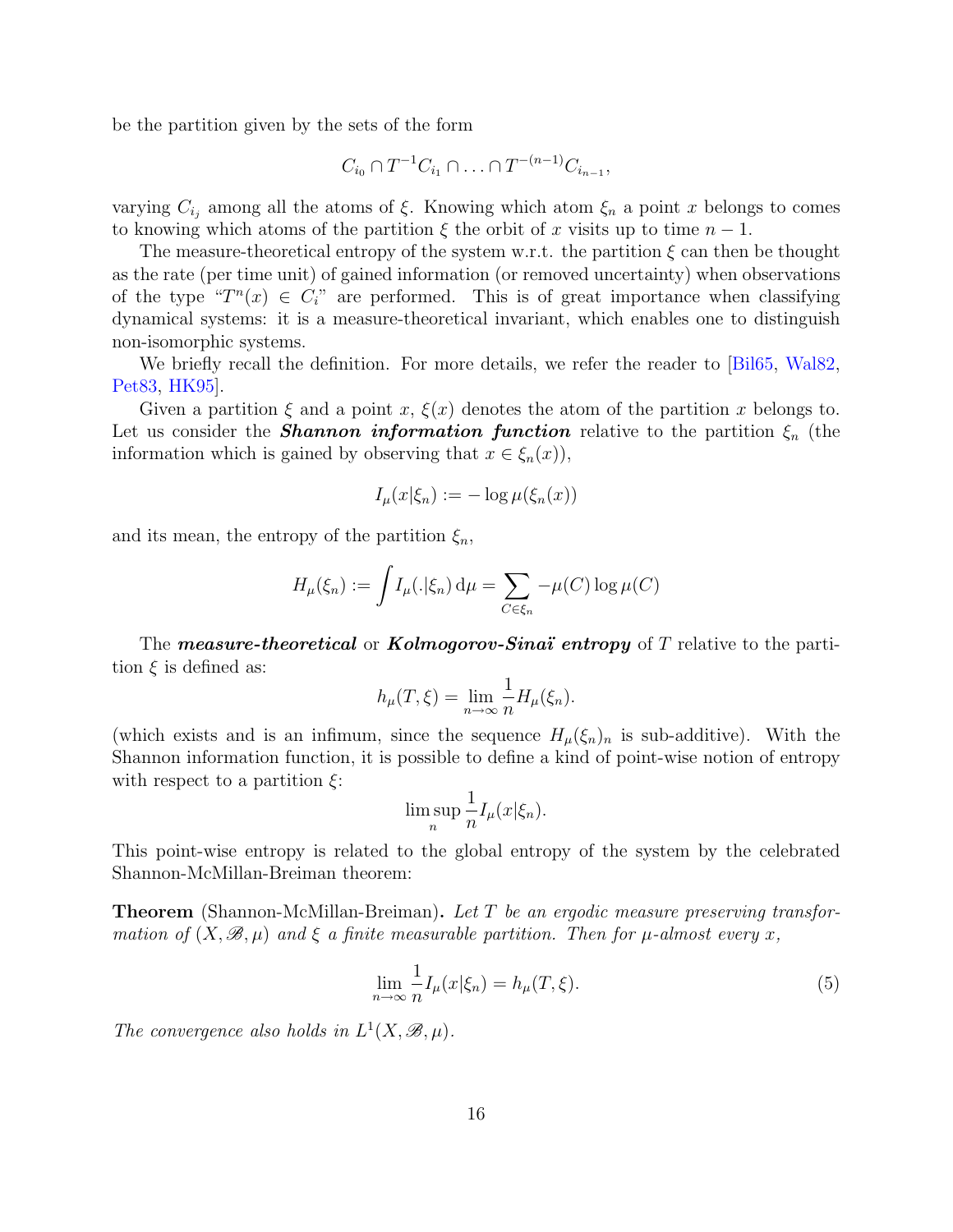The partition-dependency is suppress taking the supremum over finite measurable partitions: the **Kolmogorov-Sinaï** entropy of  $(X, \mu, T)$  is

 $h_{\mu}(T) := \sup\{h_{\mu}(T,\xi) : \xi \text{ finite measurable partition}\}.$ 

We recall the following two results that we will need later. The first proposition follows directly from the definitions.

**Proposition 4.1.1.** If  $(\Sigma^{\mathbb{N}}, \mu_{\xi}, \sigma)$  is the symbolic model associated to  $(X, \mu, T)$  w.r.t.  $\xi$  then  $h_\mu(T,\xi) = h_{\mu_\xi}(\sigma).$ 

The next proposition is taken from [\[Pet83\]](#page-30-7):

<span id="page-17-0"></span>**Proposition 4.1.2.** If  $(\xi_i)_{i\in\mathbb{N}}$  is a family of finite measurable partitions which generates the Borel  $\sigma$ -field up to sets of measure 0, then  $h_{\mu}(T) = \sup_i h_{\mu}(T, \xi_0 \vee ... \vee \xi_i)$ .

#### 4.2. Topological entropy

In this section, X is a metric space and  $T : X \to X$  a continuous map.

Bowen's definition of topological entropy is reminiscent of the capacity (or box counting dimension) of a totally bounded subset of a metric space. We first recall this definition, and then present another characterization given by Pesin, expressing the topological entropy as a kind of Hausdorff dimension. We will use it in the sequel.

#### 4.2.1. Entropy as a capacity

We recall the definition: for  $n \geq 0$ , let us define the distance  $d_n(x, y) = \max\{d(T^i x, T^i y)$ :  $0 \leq i \leq n$  and the Bowen ball  $B_n(x, \epsilon) = \{y : d_n(x, y) < \epsilon\}$ , which is open by continuity of T. Given a totally bounded set  $Y \subseteq X$  and numbers  $n \geq 0, \epsilon > 0$ , let  $N(Y, n, \epsilon)$  be the minimal cardinality of a cover of Y by Bowen balls  $B_n(x, \epsilon)$ . A set of points E such that  ${B_n(x, \epsilon) : x \in E}$  is a cover of Y is also called an  $(n, \epsilon)$ -spanning set of Y. One then defines:

$$
h_1(T, Y, \epsilon) = \limsup_{n \to \infty} \frac{\log N(Y, n, \epsilon)}{n}
$$

which is non-decreasing as  $\epsilon \to 0$ , so the following limit exists:

$$
h_1(T, Y) = \lim_{\epsilon \to 0} h_1(Y, T, \epsilon).
$$

When X is compact, the **topological entropy** of T is  $h(T) = h_1(T, X)$ . It measures the exponential growth-rate of the number of distinguishable orbits of the system.

Remark 4.2.1. The topological entropy can be defined using separated sets instead of open covers: a subset A of X is  $(n, \epsilon)$ -separated if for any distinct points  $x, y \in A$ ,  $d_n(x, y) > \epsilon$ . Let us define  $M(Y, n, \epsilon)$  as the maximal cardinality of an  $(n, \epsilon)$ -separated subset of Y. It is easy to see that  $M(Y, n, 2\epsilon) \leq N(Y, n, \epsilon) \leq M(Y, n, \epsilon)$ , and hence  $h_1(T, Y)$  can be alternatively defined using  $M(Y, n, \epsilon)$  in place of  $N(Y, n, \epsilon)$ .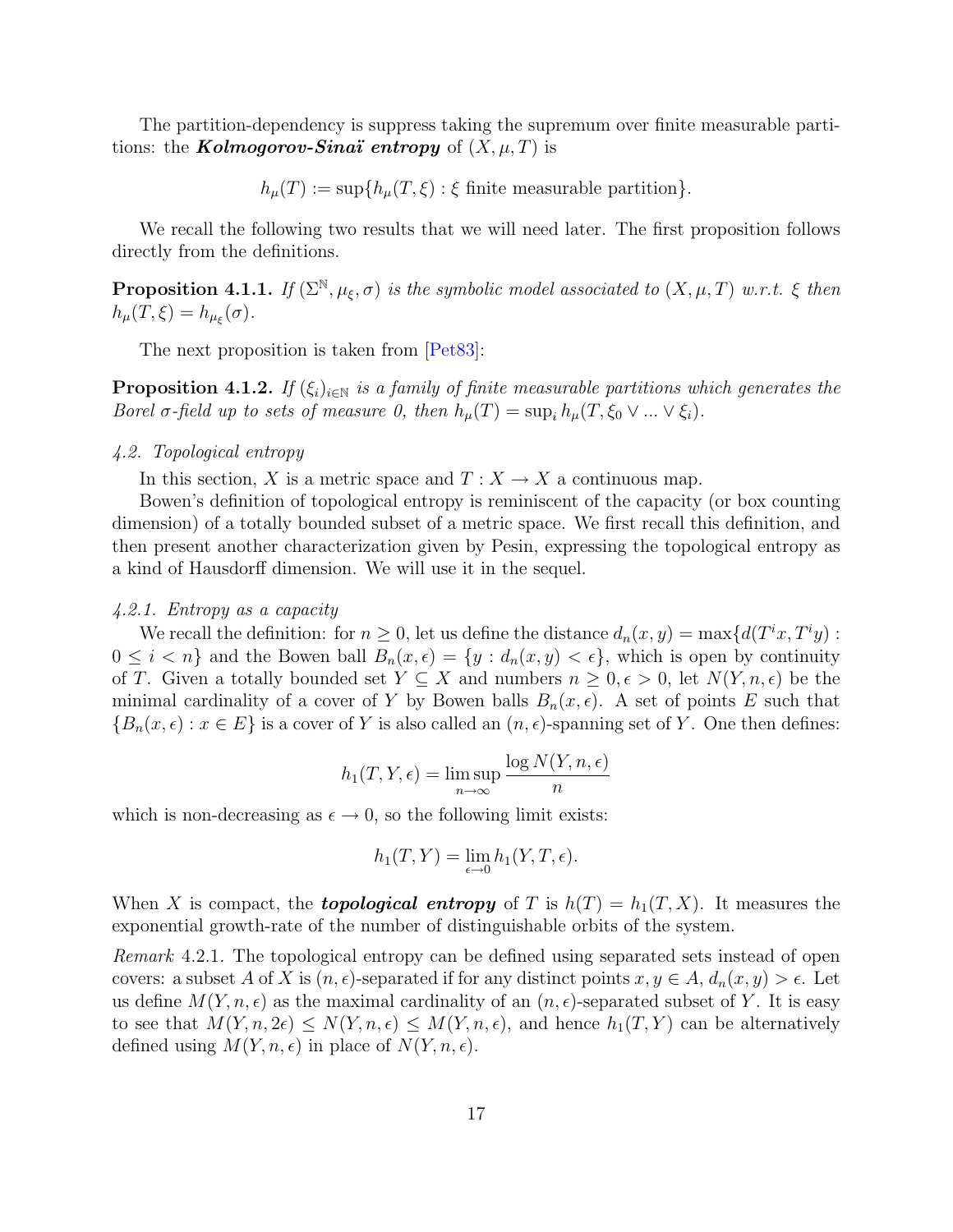#### 4.2.2. Entropy as a dimension

It is possible to define a topological entropy which is an analog of Hausdorff dimension. This definition coincides with the classical one in the compact case. Hausdorff dimension has stronger stability properties than box dimension, which has important consequences, as we will see in what follows. We refer the reader to [\[Pes98,](#page-30-10) [HK02\]](#page-29-10) for more details.

Let X be a metric space and  $T: X \to X$  a continuous map. The  $\epsilon$ -size of  $E \subseteq X$  is  $2^{-s}$ where

$$
s = \sup\{n \ge 0 : \operatorname{diam}(T^i E) \le \epsilon \text{ for } 0 \le i < n\}.
$$

It measures how long the orbits starting from E are  $\epsilon$ -close. As  $\epsilon$  decreases, the  $\epsilon$ -size of E is non-decreasing. The 2 $\epsilon$ -size of a Bowen ball  $B_n(x, \epsilon)$  is at most  $2^{-n}$ .

In a way that is reminiscent from the definition of Hausdorff measure, let us define

$$
m_{\delta}^{s}(Y,\epsilon) = \inf_{\mathcal{G}} \left\{ \sum_{U \in \mathcal{G}} (\epsilon \text{-size}(U))^{s} \right\}
$$

where the infimum is taken over all countable covers  $\mathcal G$  of Y by open sets of  $\epsilon$ -size  $\lt \delta$ . This quantity is monotonically increasing as  $\delta$  tends to 0, so the limit  $m^s(Y, \epsilon) := \lim_{\delta \to 0^+} m^s_{\delta}(Y, \epsilon)$ exists and is a supremum. There is a critical value  $s_0$  such that  $m<sup>s</sup>(Y, \epsilon) = \infty$  for  $s < s_0$  and  $m^{s}(Y, \epsilon) = 0$  for  $s > s_0$ . Let us define  $h_2(T, Y, \epsilon)$  as this critical value:

$$
h_2(T, Y, \epsilon) := \inf \{ s : m^s(Y, \epsilon) = 0 \} = \sup \{ s : m^s(Y, \epsilon) = \infty \}.
$$

As less and less covers are allowed when  $\epsilon \to 0$  (the  $\epsilon$ -size of sets does not decrease), the following limit exists

$$
h_2(T,Y):=\lim_{\epsilon\to 0^+}h_2(T,Y,\epsilon)
$$

<span id="page-18-0"></span>and is a supremum. In [\[Pes98\]](#page-30-10), it is proved that:

**Theorem 4.2.1.** When Y is a T-invariant compact set,  $h_1(T, Y) = h_2(T, Y)$ .

In particular, if the space X is compact, then  $h(T) = h_1(T, X) = h_2(T, X)$ .

#### 5. Complexity of the orbits of a dynamical system

#### 5.1. Symbolic orbit complexity

In this section, T is an endomorphism of the computable probability space  $(X, \mu)$  and  $\xi = \{C_1, \ldots, C_k\}$  is a computable partition. Let  $(\Sigma^{\mathbb{N}}, \mu_{\xi}, \sigma)$  be the effective symbolic model of  $(X, \mu, T, \xi)$  where  $\Sigma = \{1, ..., k\}$  (see Sect. [3.1\)](#page-11-2).

Kolmogorov-Chaitin complexity (see Sect. [2.6\)](#page-9-2) was introduced as a quantity of information, on the same level as Shannon information. When the measure, the transformation and the partition are computable, it makes sense to define the algorithmic equivalents of the notions defined above. It turns out that the two points of view are strongly related.

An atom C of the partition  $\xi_n$  can then be seen as a word of length n on the alphabet  $\Sigma$ , which allows one to consider its Kolmogorov-Chaitin complexity  $K(C)$ . For those points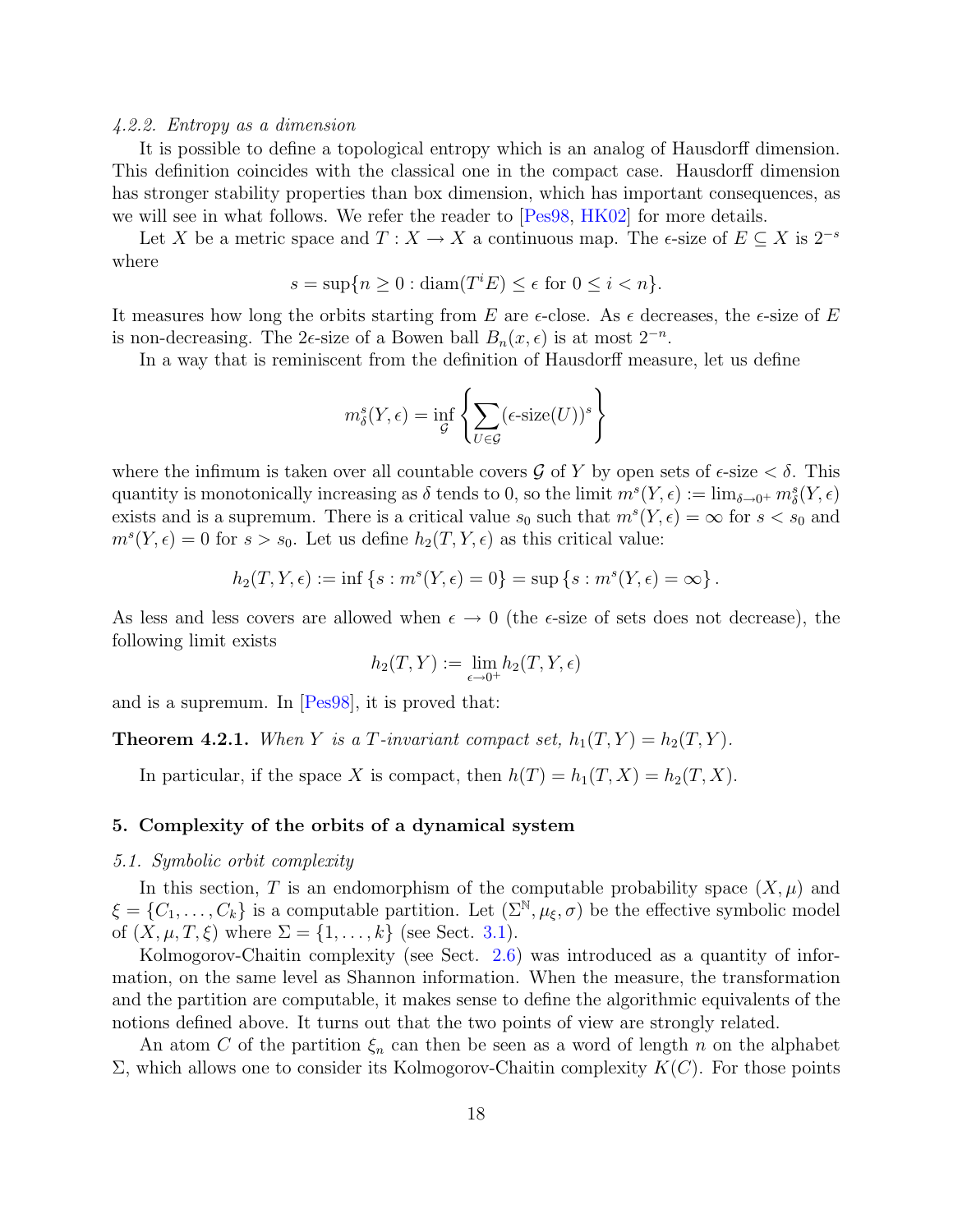whose all iterates are covered by  $\xi$  (they form a dense effective  $G_{\delta}$ -set of full measure), we define the **Kolmogorov-Chaitin information function** relative to the partition  $\xi_n$ :

$$
\mathcal{I}(x|\xi_n) := K(\xi_n(x))
$$

which is independent of  $\mu$ . We can then define **algorithmic entropy** of the partition  $\xi_n$  as the mean of  $\mathcal{I}$ :

$$
\mathcal{H}_{\mu}(\xi_n) := \int \mathcal{I}(.|\xi_n) \, \mathrm{d}\mu = \sum_{C \in \xi_n} \mu(C) K(C).
$$

We also define a point-wise notion of algorithmic entropy, which we call symbolic orbit complexity:

**Definition 5.1.1** (Symbolic orbit complexity). Let T be an endomorphism of the computable probability space  $(X, \mu)$ . For any finite computable partition  $\xi$ , we define

$$
\mathcal{K}_{\mu}(x,T|\xi) := \limsup_{n} \frac{1}{n} \mathcal{I}(x|\xi_n),
$$
  

$$
\mathcal{K}_{\mu}(x,T) := \sup \{ \mathcal{K}_{\mu}(x,T|\xi) : \xi \text{ computable partition} \}.
$$

The quantity  $\mathcal{K}_u(x,T|\xi)$  was introduced by Brudno in [\[Bru83\]](#page-29-3) without any computability restriction on the space, the measure nor the transformation. He could not suppress the dependency on  $\xi$  by taking the supremum over all finite partitions, as he remarked that this supremum is infinite as soon as the orbit of  $x$  is not eventually periodic. Here we restrict the class of admissible partitions to some class of regular but meaningful partitions (see also  $[BBG^+04]$  Sect. 4 or  $[Ken08]$ . We will see through Thm. [6.1.2](#page-25-0) that this restricted supremum makes sense.

Without the notion of computable partition, Brudno did not go further with this approach and proposed a topological definition using open covers instead of partitions, that we present now, in the more general version proposed in [\[Gal00\]](#page-29-4).

#### <span id="page-19-0"></span>5.2. Shadowing orbit complexity

In this section,  $(X, d, \mathcal{S})$  is a computable metric space and  $T : X \to X$  a transformation (for the moment, no continuity or computability assumption is put on  $T$ ). We will consider a notion of orbit complexity which quantifies the algorithmic information needed to describe the orbit of x with finite but arbitrarily accurate precision. This definition was introduced by one of the authors in [\[Gal00\]](#page-29-4) who proved that it coincides on compact spaces and for continuous continuous maps with Brudno's original definition (using open covers).

Given  $\epsilon > 0$  and  $n \in \mathbb{N}$ , the algorithmic information that is needed to list a sequence of ideal points which follows the orbit of x for n steps at a distance less than  $\epsilon$  is:

$$
\mathcal{K}_n(x, T, \epsilon) := \min\{K(i_0, \ldots, i_{n-1}) : d(s_{i_j}, T^j x) < \epsilon \text{ for } j = 0, \ldots, n-1\}
$$

where  $K$  is the Kolmogorov-Chaitin complexity.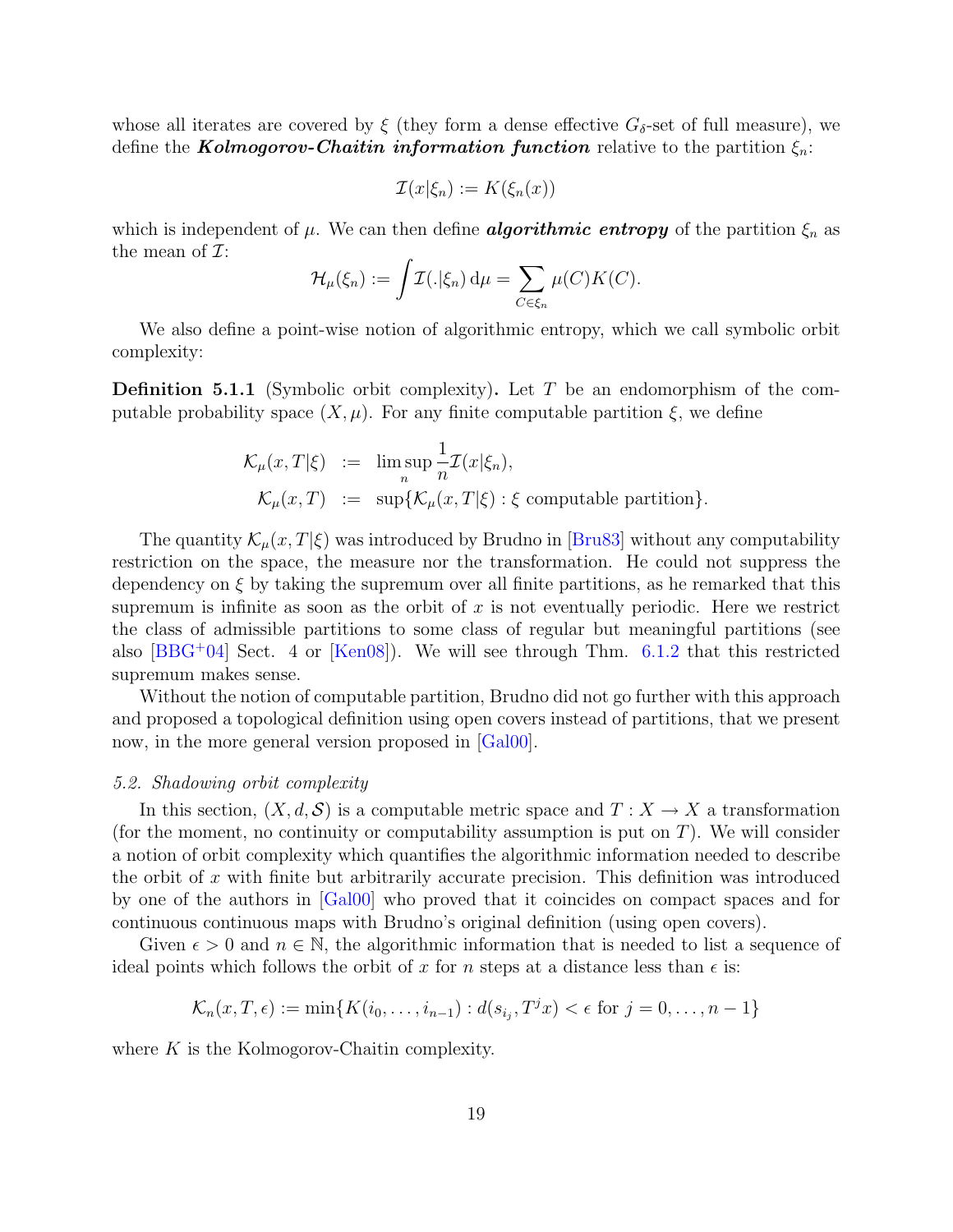We then define the maximal and minimal growth-rates of this quantity:

$$
\overline{\mathcal{K}}(x,T,\epsilon) := \limsup_{n \to \infty} \frac{1}{n} \mathcal{K}_n(x,T,\epsilon)
$$

$$
\underline{\mathcal{K}}(x,T,\epsilon) := \liminf_{n \to \infty} \frac{1}{n} \mathcal{K}_n(x,T,\epsilon).
$$

As  $\epsilon$  tends to 0, these quantities increase (or at least do not decrease), hence they have limits (which can be infinite).

**Definition 5.2.1.** The upper and lower shadowing orbit complexities of x under T are respectively defined by:

$$
\overline{\mathcal{K}}(x,T) := \lim_{\epsilon \to 0^+} \overline{\mathcal{K}}(x,T,\epsilon)
$$

$$
\underline{\mathcal{K}}(x,T) := \lim_{\epsilon \to 0^+} \underline{\mathcal{K}}(x,T,\epsilon).
$$

Remark 5.2.1. If T is computable, and assuming that  $\epsilon$  takes only rational values, the n first iterates of x could be  $\epsilon$ -shadowed by the orbit of a single ideal point instead of a pseudo-orbit of n ideal points. Actually it is easy to see that it gives the same quantities  $\mathcal{K}(x,T,\epsilon)$  and  $\underline{\mathcal{K}}(x,T,\epsilon)$ : let  $\mathcal{K}'_n(x,T,\epsilon) = \min\{K(i) : d(T^j s_i, T^j x) < \epsilon \text{ for } j < n\}$ , one has:

$$
\mathcal{K}'_n(x,T,2\epsilon) \stackrel{\doteq}{\leq} \mathcal{K}_n(x,T,\epsilon) + K(\epsilon) \mathcal{K}_n(x,T,\epsilon) \stackrel{\doteq}{\leq} \mathcal{K}'_n(x,T,\epsilon/2) + K(n,\epsilon)
$$

Indeed, from  $\epsilon$  and  $i_0, \ldots, i_{n-1}$  some ideal point can be algorithmically found in the effective open set  $B(s_{i_0}, \epsilon) \cap ... \cap T^{-(n-1)}B(s_{i_{n-1}}, \epsilon)$ , uniformly in  $i_0, ..., i_{n-1}$ . Its n first iterates 2 $\epsilon$ shadow the orbit of  $x$ , which proves the first inequality. For the second inequality, some  $i_0, \ldots, i_{n-1}$  can be algorithmically found from  $n, \epsilon$ , and a point  $s_i$  whose n first iterates  $\epsilon/2$ -shadow the orbit of x, taking any  $s_{i_j} \in B(T^j s_i, \epsilon/2)$ .

Remark 5.2.2. Under the same assumptions, one could define  $K(B_n(s_i, \epsilon))$  to be  $K(i, n, \epsilon)$ , and replace  $K(i)$  by  $K(B_n(s_i, \epsilon))$  in the definition of  $\mathcal{K}'_n(x,T,\epsilon)$ , without changing the quantities  $\overline{\mathcal{K}}(x,T,\epsilon)$  and  $\underline{\mathcal{K}}(x,T,\epsilon)$ . Indeed,

$$
K(i) \stackrel{+}{\leq} K(B_n(s_i, \epsilon)) \stackrel{+}{\leq} K(i) + K(n) + K(\epsilon)
$$

## 5.3. Equivalence of the two notions of orbit complexity for random points

We now prove:

<span id="page-20-0"></span>Theorem 5.3.1. Let T be an ergodic endomorphism of the computable probability space  $(X, \mu)$ , where X is compact. Then for every  $\mu$ -random point x,

$$
\overline{\mathcal{K}}(x,T) = \mathcal{K}_{\mu}(x,T).
$$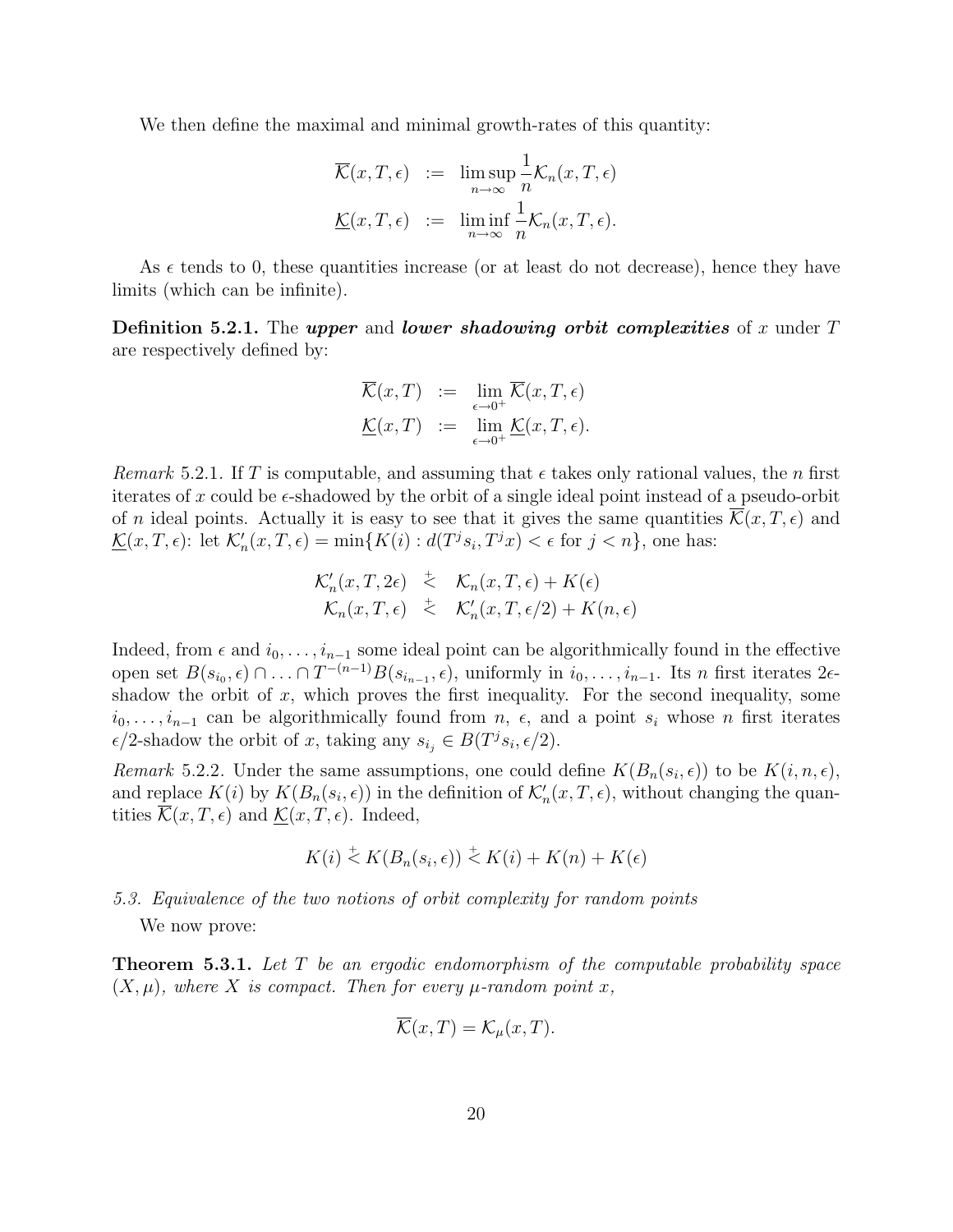Proof of  $\overline{\mathcal{K}}(x,T) \leq \mathcal{K}_{\mu}(x,T)$ . Let  $\epsilon > 0$ . Choose a computable partition  $\xi$  of diameter  $\epsilon \epsilon$ (this is why we require X to be compact). To every cell of  $\xi$ , associate an ideal point which is inside (as  $\xi$  is computable, this can be done in a computable way, but we actually do not need that). The translation of symbolic sequences in sequences of ideal points through this finite dictionary is effective, and transforms the symbolic orbit of a point  $x$  into a sequence of ideal points which is  $\epsilon$ -close to the orbit of x. So  $\overline{\mathcal{K}}(x,T,\epsilon) \leq \mathcal{K}_{\mu}(x,T|\xi)$ . The inequality follows letting  $\epsilon$  tend to 0.  $\Box$ 

To prove the other inequality, we recall some technical stuff. The Kolmogorov-Chaitin complexity of natural numbers  $k \geq 1$  satisfies

$$
K(k) \stackrel{+}{\leq} f(k)
$$

where  $f(x) = \log x + 1 + 2 \log(\log x + 1)$  for all  $x \in \mathbb{R}, x \ge 1$ . f is a concave increasing function and  $x \mapsto xf(1/x)$  is an increasing function on  $(0, 1/2]$  which tends to 0 as  $x \to 0$ .

We recall that for finite sequences of natural numbers  $(k_1, \ldots, k_n)$ , one has

$$
K(k_1,\ldots,k_n) \stackrel{+}{\leq} K(k_1) + \ldots + K(k_n)
$$

as the shortest descriptions for  $k_1, \ldots, k_n$  can be extracted from their concatenation (this is one reason to use the self-delimiting Kolmogorov-Chaitin complexity instead of the plain Kolmogorov complexity).

<span id="page-21-0"></span>**Lemma 5.3.1.** Let  $\Sigma$  be a finite alphabet and  $n \in \mathbb{N}$ . Let  $u, v \in \Sigma^n$  and  $0 < \alpha < 1/2$  such that the density of the set of positions where u and v differ is less than  $\alpha$ , that is:

$$
\frac{1}{n} |\{i \le n : u_i \ne v_i\}| < \alpha < 1/2
$$

Then  $\left|\frac{1}{n}K(u) - \frac{1}{n}K(v)\right| < \alpha f(1/\alpha) + \alpha f(|\Sigma|) + \frac{c}{n}$  where c is a constant independent of  $u, v$  and  $n$ .

*Proof.* Let  $(i_1, \ldots, i_p)$  be the ordered sequence of indices where u and v differ. By hypothesis,  $p/n < \alpha$ . Put  $k_1 = i_1$  and  $k_j = i_j - i_{j-1}$  for  $2 \leq j \leq p$ .

We now show that u can be recovered from v and roughly  $\alpha(f(1/\alpha)+f(|\Sigma|))n$  bits more. Indeed u can be computed from  $(v, k_1, \ldots, k_p, u_{i_1}, \ldots, u_{i_p})$ , constructing the string which coincides with v everywhere but at positions  $k_1, k_1 + k_2, \ldots, k_1 + \ldots + k_p$ , where the symbols  $u_{i_1}, \ldots, u_{i_p}$  are used instead. Hence  $K(u) \stackrel{+}{\leq} K(v) + K(k_1) + \ldots + K(k_p) + K(u_{i_1}) + \ldots +$  $K(u_{i_p}) \stackrel{+}{\leq} K(v) + f(k_1) + \ldots + f(k_p) + pf(|\Sigma|)$  as each symbol of  $\Sigma$  can be identified with a natural number between 1 and  $|\Sigma|$ .

Now, as  $f$  is a concave increasing function, one has:

$$
\frac{1}{p}\sum_{j\leq p}f(k_j)\leq f\left(\frac{1}{p}\sum_{j\leq p}k_j\right)=f\left(\frac{i_p}{p}\right)\leq f\left(\frac{n}{p}\right)
$$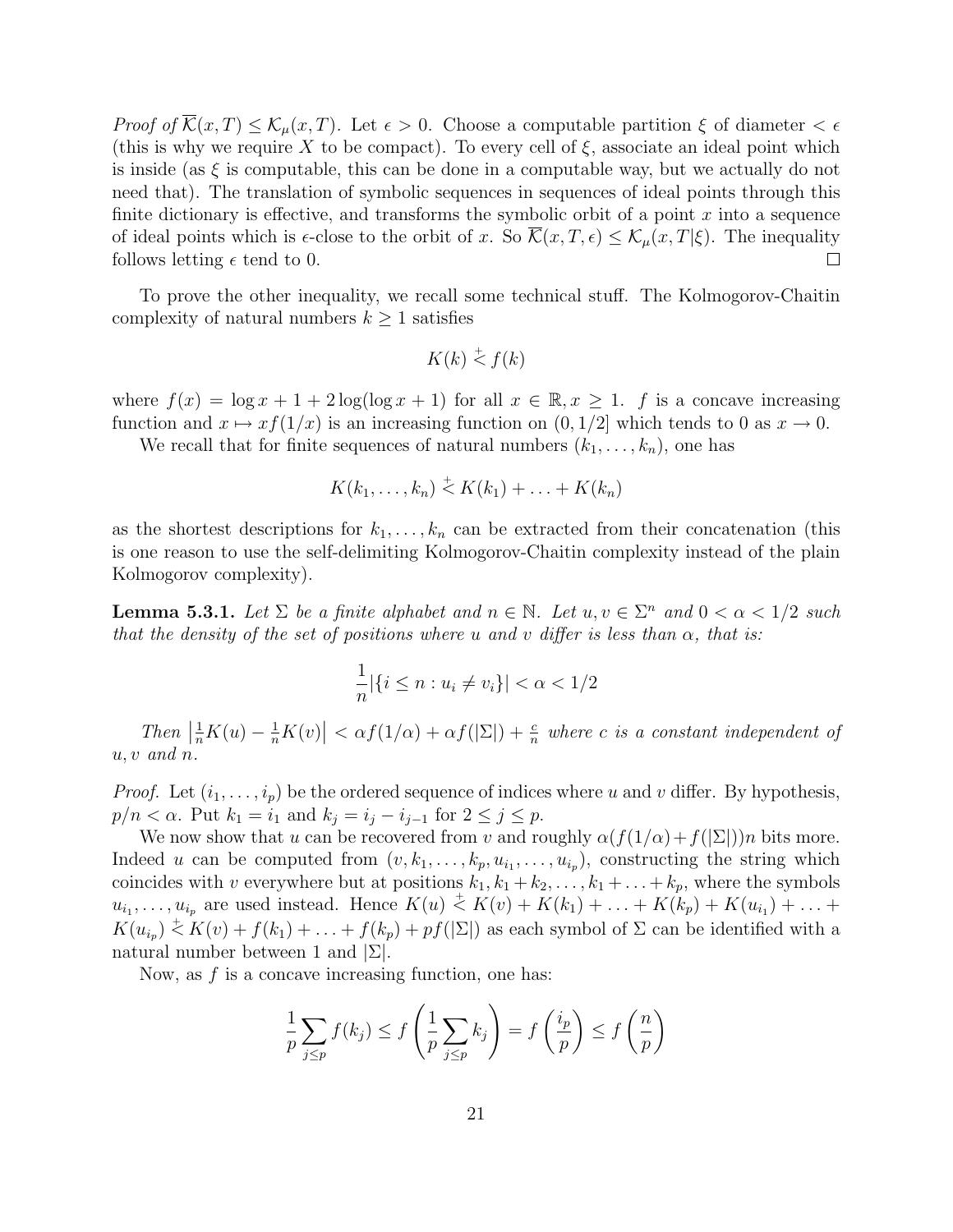As a result,

$$
\frac{1}{n}K(u) \le \frac{1}{n}K(v) + \frac{p}{n}f\left(\frac{n}{p}\right) + \frac{p}{n}f(|\Sigma|) + \frac{c}{n}
$$

where c is some constant independent of u, v, n, p. As  $p/n < \alpha < 1/2$  and  $x \mapsto xf(1/x)$  is increasing for  $x \leq 1/2$ , one has:

$$
\frac{1}{n}K(u) \le \frac{1}{n}K(v) + \alpha f(1/\alpha) + \alpha f(|\Sigma|) + \frac{c}{n}
$$

Switching u and v gives the result  $(c \text{ might be changed}).$ 

We are now able to prove the other inequality.

*Proof of*  $\mathcal{K}_{\mu}(x,T) \leq \overline{\mathcal{K}}(x,T)$ . Fix some computable partition  $\xi$ . We show that for any  $\beta > 0$ there is some  $\epsilon > 0$  such that for every  $\mu$ -random point  $x, \mathcal{K}_{\mu}(x,T|\xi) \leq \overline{\mathcal{K}}(x,T,\epsilon) + \beta$ . As  $\overline{\mathcal{K}}(x,T,\epsilon)$  increases as  $\epsilon \to 0^+$  and  $\beta$  is arbitrary, the inequality follows.

First take  $0 < \alpha < 1/2$  small enough such that  $\alpha f(1/\alpha) + \alpha f(|\xi|) < \beta$ , and remark that

$$
\lim_{\epsilon \to 0^+} \mu\left(\overline{(\partial \xi)^{\epsilon}}\right) = \mu(\partial \xi) = 0
$$

Hence there is some  $\epsilon$  such that  $\mu\left(\overline{(\partial \xi)^{2\epsilon}}\right) < \alpha$ . From a sequence of ideal points we will reconstruct the symbolic orbit of a random point with a density of errors less than  $\alpha$ . Lemma [5.3.1](#page-21-0) will then allow to conclude.

We define an algorithm  $\mathcal{A}(\epsilon, i_0, \ldots, i_{n-1})$  with  $\epsilon \in \mathbb{Q}_{>0}$  and  $i_0, \ldots, i_{n-1} \in \mathbb{N}$  which outputs a word  $a_0 \ldots a_{n-1}$  on the alphabet  $\xi$ . To compute  $a_j$ , A semi-decides in a dovetail picture:

- $s_{i_j} \in C$  for every  $C \in \xi$ ,
- $s \in C$  for every  $s \in B(s_{i_j}, \epsilon)$  and every  $C \in \xi$ .

The first test which stops provides some  $C \in \xi$ : put  $a_j = C$ .

Let x be a random point whose iterates are covered by  $\xi$ , and  $s_{i_0}, \ldots, s_{i_{n-1}}$  be ideal points which  $\epsilon$ -shadow the first *n* iterates of x. We claim that A will halt on  $(\epsilon, i_0, \ldots, i_{n-1})$ . Indeed, as  $T^jx$  belongs to some  $C \in \xi$ ,  $C \cap B(s_{i_j}, \epsilon)$  is a non-empty open set and then contains at least one ideal point s, which will be eventually dealt with.

We now compare the symbolic orbit of x with the symbolic sequence computed by  $\mathcal{A}$ . A discrepancy at rank j can appear only if  $T^jx \in (\partial \xi)^{2\epsilon}$ . Indeed, if  $T^jx \notin (\partial \xi)^{2\epsilon}$  then  $B(T^jx, 2\epsilon) \subseteq C$  where C is the cell  $T^jx$  belongs to. As  $d(s_{i_j}, T^jx) < \epsilon$ ,  $B(s_{i_j}, \epsilon) \subseteq B(x, 2\epsilon) \subseteq$ C, so the algorithm gives the right cell.

Now, as x is  $\mu$ -typical by Thm. [3.2.2,](#page-15-0)

$$
\limsup_{n \to \infty} \frac{1}{n} |\{ j < n : T^j x \in (\partial \xi)^{2\epsilon} \}| \le \mu \left( \overline{(\partial \xi)^{2\epsilon}} \right) < \alpha
$$

so there is some  $n_0$  such that for all  $n \geq n_0$ ,  $\frac{1}{n}$  $\frac{1}{n} |\{j \leq n : T^j x \in (\partial \xi)^{2\epsilon}\}| < \alpha$ . This implies that for all  $n \geq n_0$  and ideal points  $s_{i_0}, \ldots, s_{i_{n-1}}$  which  $\epsilon$ -shadow the first *n* iterates of x

 $\Box$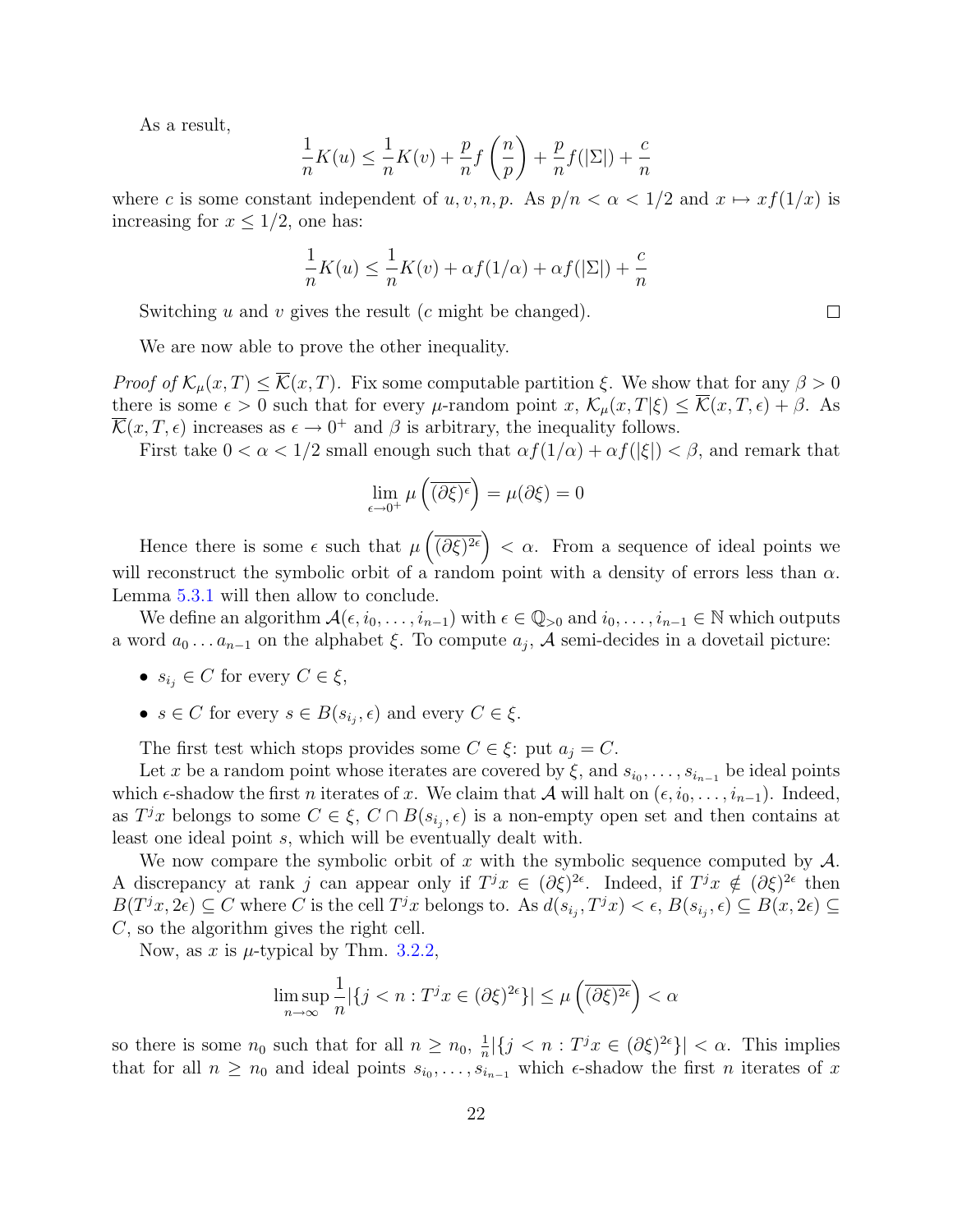and with minimal complexity, the algorithm  $\mathcal{A}(\epsilon, i_0, \ldots, i_{n-1})$  produces a symbolic string u which differs from the symbolic orbit v of x of length n with a density of errors  $\langle \alpha$ . As  $K(u) \stackrel{+}{\leq} K(\epsilon) + \mathcal{K}_n(x,T,\epsilon)$  and  $\alpha f(1/\alpha) + \alpha f(|\xi|) < \beta$ , applying Lem. [5.3.1](#page-21-0) gives:

$$
\frac{1}{n}K(\xi_n(x)) = \frac{1}{n}K(v) \leq \frac{1}{n}K(u) + \alpha f(1/\alpha) + \alpha f(|\xi|) + \frac{c}{n}
$$
  

$$
\leq \frac{1}{n}(K_n(x,T,\epsilon) + K(\epsilon) + c') + \beta + \frac{c}{n}
$$

where c' is independent of n. Taking the lim sup as  $n \to \infty$  gives:

$$
\mathcal{K}_{\mu}(x,T|\xi) \le \overline{\mathcal{K}}(x,T,\epsilon) + \beta
$$

 $\Box$ 

### 6. Entropy vs orbit complexity

In [\[Bru83\]](#page-29-3) Brudno proved:

<span id="page-23-1"></span>**Theorem 6.0.2** (Brudno's first theorem).  $\mathcal{K}_{\mu}(x,T|\xi) = h_{\mu}(T,\xi)$  for  $\mu$ -almost every point.

<span id="page-23-2"></span>**Theorem 6.0.3** (Brudno's second theorem). Let X be a compact topological space and  $T: X \to X$  a continuous map.

1. For any ergodic Borel probability measure  $\mu$  the equality

$$
\overline{\mathcal{K}}(x,T) = h_{\mu}(T)
$$

holds for  $\mu$ -almost all  $x \in X$ ,

2. For all 
$$
x \in X
$$
,  $\overline{\mathcal{K}}(x,T) \leq h(T)$ .

Observe that Brudno did not consider the quantity  $\mathcal{K}(x,T)$ , which was later introduced by White [\[Whi93\]](#page-30-1), who improved Brudno's second theorem showing that  $\mathcal{K}(x,T) = h_{\mu}(T)$ holds for  $\mu$ -almost all  $x \in X$ .

First, we show how the algorithmic theory of randomness and information on the space of symbolic sequences provides powerful results that enable one to obtain Brudno's first theorem in an easier way. Then we will strengthen Brudno's two theorems, proving versions for  $\mu$ random points. Finally, we will study in more details the relation between the topological quantities  $\mathcal{K}(x,T)$ ,  $\overline{\mathcal{K}}(x,T)$  and  $h(T)$ .

#### 6.1. Measure-theoretic entropy

6.1.1. A simple proof of Brudno's first heorem

<span id="page-23-0"></span>Thm. [2.6.3](#page-10-0) and Prop. [2.6.2](#page-10-1) enable one to give tight relations between the algorithmic entropies  $\mathcal{I}_{\mu}$  and  $\mathcal{H}_{\mu}$  and the Shannon entropies  $I_{\mu}$  and  $H_{\mu}$ . First let us gather these two inequalities: if  $\Sigma^{\mathbb{N}}$  is endowed with a computable probability measure  $\nu$ , then for all  $\omega \in \Sigma^{\mathbb{N}}$ ,

$$
-\log \nu[\omega_{0..n-1}] - d_{\nu}(\omega) \leq K(\omega_{0..n-1}) \leq -\log \nu[\omega_{0..n-1}] + K(n) \tag{6}
$$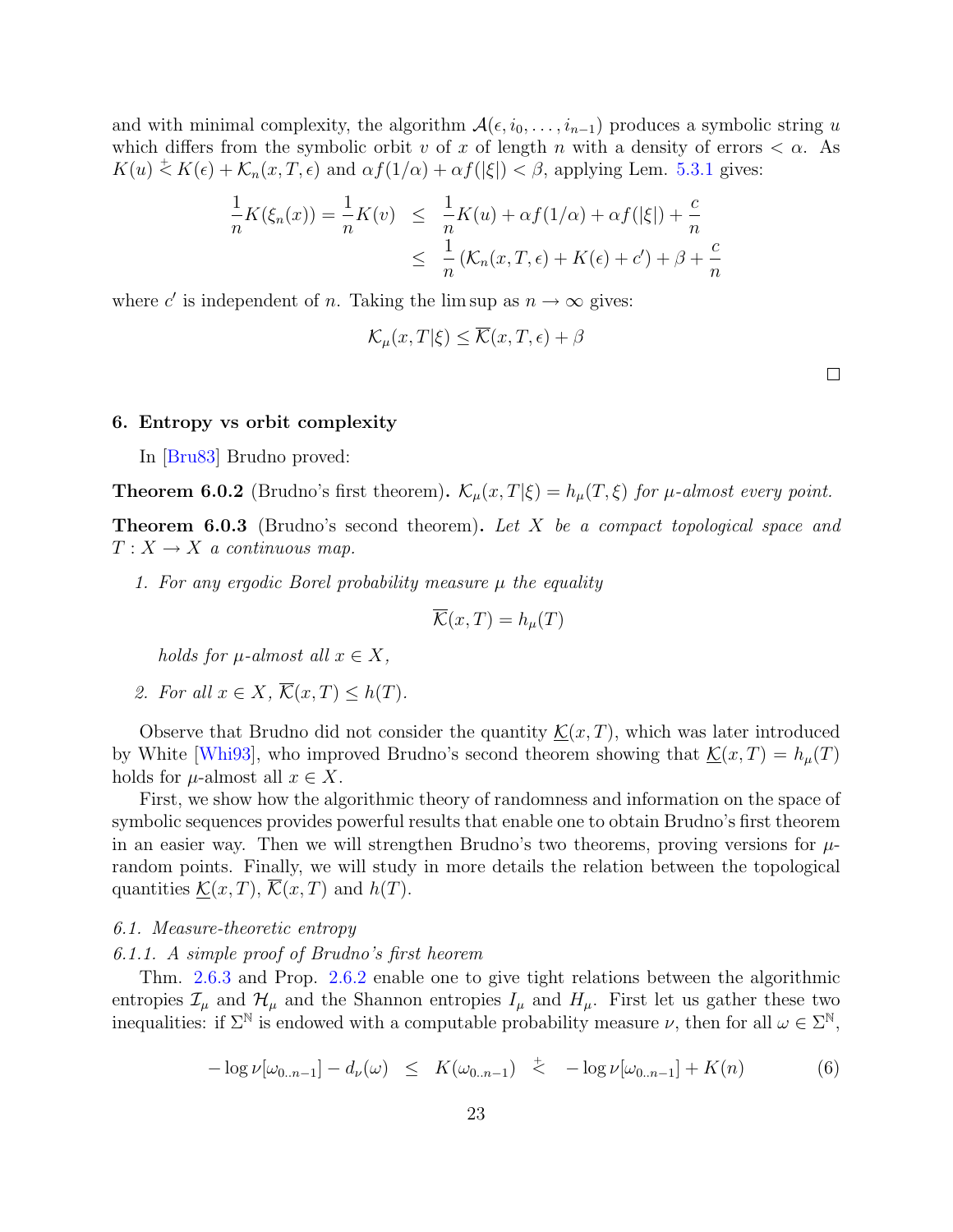where  $d_{\nu}$  is the deficiency of randomness, which satisfies  $\int_{\Sigma^{\mathbb{N}}} d_{\nu} d\nu < 1$  and is finite exactly on v-random sequences (the constant in  $\stackrel{+}{\leq}$  does not depend on  $\omega$  and n, see Sect. [2.6.1\)](#page-10-2).

<span id="page-24-0"></span>Now we show how to obtain Brudno's theorem from [\(6\)](#page-23-0). Applying it to  $\nu = \mu_{\xi}$  directly gives:

$$
I_{\mu}(.|\xi_n) - d_{\mu} \circ \phi_{\xi} \leq \mathcal{I}(.|\xi_n) \leq I_{\mu}(.|\xi_n) + K(n) \tag{7}
$$

where it is defined (almost everywhere, at least on random points). Every  $\mu$ -random point x is mapped by  $\phi_{\xi}$  to a  $\mu_{\xi}$ -random sequence (see Prop. [2.5.1\)](#page-9-1), whose randomness deficiency is finite. It then follows that the point-wise entropies using Shannon information  $I_{\mu}$  and Kolmogorov-Chaitin information  $\mathcal{I}_{\mu}$  coincide on  $\mu$ -random points:

**Proposition 6.1.1.** For every  $\mu$ -random point x,

<span id="page-24-1"></span>
$$
\mathcal{K}_{\mu}(x,T|\xi) := \limsup_{n} \frac{1}{n} \mathcal{I}_{\mu}(x|\xi_n) = \limsup_{n} \frac{1}{n} I_{\mu}(x|\xi_n). \tag{8}
$$

This equality together with the Shannon-McMillan-Breiman theorem [\(5\)](#page-16-0) gives directly Brudno's theorem (Thm. [6.0.2\)](#page-23-1). Hence, as the collection of computable partitions is generating (see Cor. [3.1.1](#page-13-1) and Prop. [4.1.2\)](#page-17-0) and countable, taking the supremum over computable partitions gives  $\mathcal{K}_\mu(x,T) = h_\mu(T)$  for  $\mu$ -almost every x. We will strengthen this in the next section, proving that it holds for all  $\mu$ -random points.

Remark 6.1.1. The Kolmogorov-Sinaï entropy, originally expressed using Shannon entropy, can be expressed using algorithmic entropy. Indeed, taking the mean in [\(7\)](#page-24-0), one obtains:

$$
H_{\mu}(\xi_n) - 1 \leq \mathcal{H}_{\mu}(\xi_n) \leq H_{\mu}(\xi_n) + K(n),
$$

so

$$
h_{\mu}(T,\xi) = \lim_{n} \frac{H_{\mu}(\xi_n)}{n} = \lim_{n} \frac{\mathcal{H}_{\mu}(\xi_n)}{n}.
$$

Again, as the collection of computable partitions is generating the Kolmogorov-Sinaï entropy of  $(X, \mu, T)$  can be characterized by:

$$
h_{\mu}(T) = \sup \left\{ \lim_{n} \frac{\mathcal{H}_{\mu}(\xi_n)}{n} : \xi \text{ finite computable partition} \right\}.
$$

6.1.2. Brudno's theorems for random points

On the Cantor space, V'yugin [\[V'y98\]](#page-30-11) and later Nakamura [\[Nak05\]](#page-30-12) proved a slightly weaker version of the Shannon-McMillan-Breiman for Martin-Löf random sequences. In particular, we will use:

**Theorem 6.1.1** (V'yugin). Let  $\mu$  be a computable shift-invariant ergodic measure on  $\Sigma^{\mathbb{N}}$ . Then, for any  $\mu$ -random sequence  $\omega$ ,

$$
\limsup_{n\to\infty}-\frac{1}{n}\log\mu([\omega_{0..n-1}])=h_{\mu}(\sigma).
$$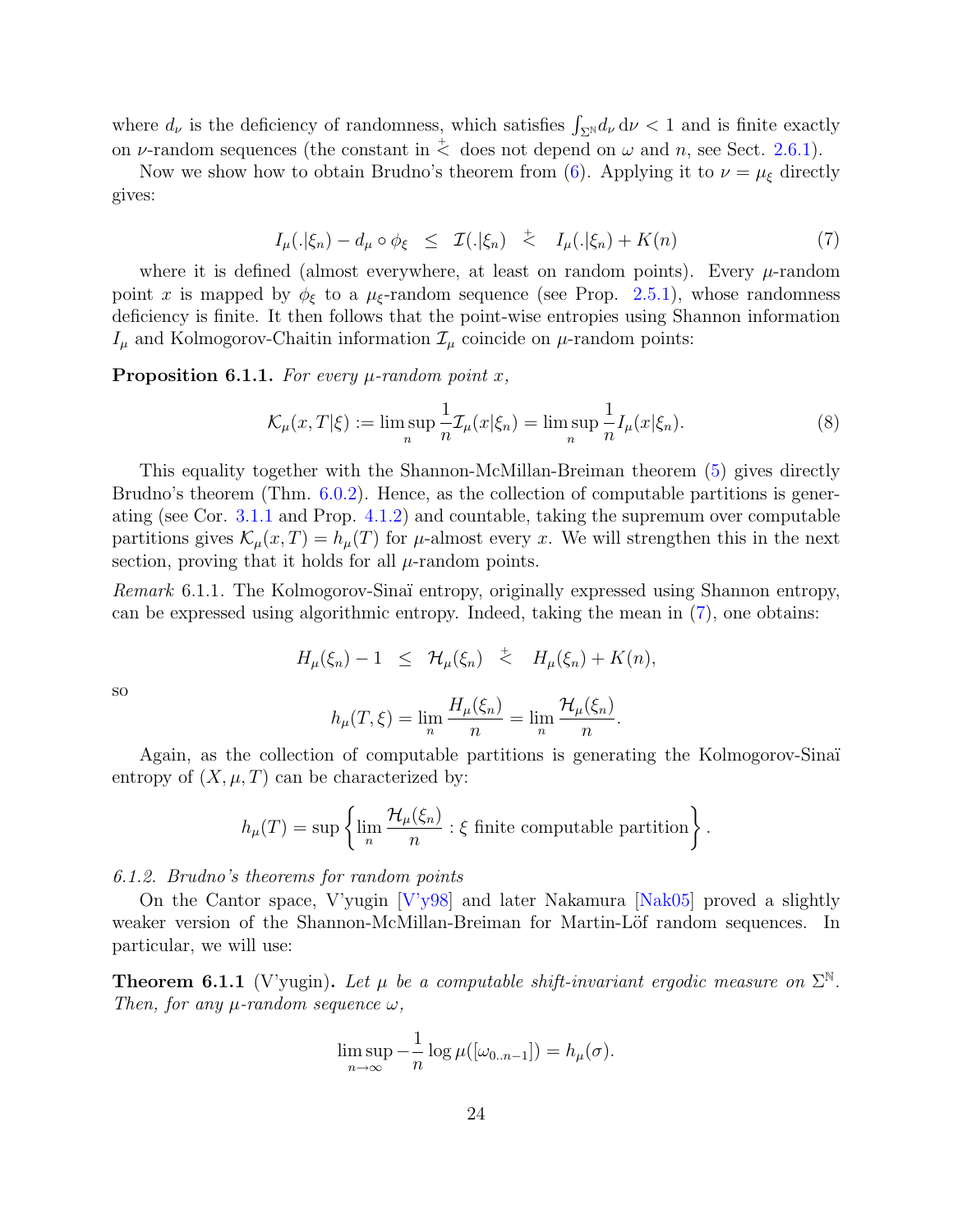Note that it is not known yet if the limit exists for all random sequences. Using effective symbolic models, this can be easily extended to any computable probability space.

<span id="page-25-2"></span>**Corollary 6.1.1** (Shannon-McMillan-Breiman for random points). Let T be an ergodic endomorphism of the computable probability space  $(X, \mu)$ , and  $\xi$  a computable partition. For every  $\mu$ -random point x,

$$
\limsup_{n \to \infty} -\frac{1}{n} \log \mu(\xi_n(x)) = h_\mu(T, \xi).
$$

*Proof.* Since  $\xi$  is computable, the symbolic model  $(\{1,\ldots,k\}^{\mathbb{N}},\mu_{\xi},\sigma)$  is effective. Every  $\mu$ random point x is mapped to a  $\mu_{\xi}$ -random sequence  $\omega$ , for which the preceding theorem holds. Using the facts that  $\mu(\xi_n(x)) = \mu_{\xi}([\omega_{0..n-1}])$  and  $h_{\mu}(T,\xi) = h_{\mu_{\xi}}(\sigma)$  allows to conclude.  $\Box$ 

Finally, this implies our first announced result:

<span id="page-25-0"></span>**Theorem 6.1.2.** Let T be an ergodic endomorphism of the computable probability space  $(X, \mu)$ , and  $\xi$  be a computable partition. For every  $\mu$ -random point x:

$$
\mathcal{K}_{\mu}(x,T|\xi) = h_{\mu}(T,\xi),
$$
  

$$
\mathcal{K}_{\mu}(x,T) = h_{\mu}(T).
$$

*Proof.* We combine equality [\(8\)](#page-24-1) and Cor. [6.1.1:](#page-25-2) for every random point x,  $\mathcal{K}_{\mu}(x,T|\xi)$  =  $\limsup_{n} \frac{1}{n}$  $\frac{1}{n}I_{\mu}(x|\xi_n) = h_{\mu}(T,\xi)$ . Since the collection of all computable partitions generates the Borel  $\sigma$ -field (Cor. [3.1.1\)](#page-13-1),  $\mathcal{K}_{\mu}(x,T) = \sup\{h_{\mu}(T,\xi): \xi \text{ computable partition}\}=h_{\mu}(T)$ (Prop. [4.1.2\)](#page-17-0).  $\Box$ 

Combining Thms. [5.3.1](#page-20-0) and [6.1.2,](#page-25-0) we obtain a version of Brudno's second theorem (Thm.  $(6.0.3)$  $(6.0.3)$  for Martin-Löf random points.

Corollary 6.1.2. Let T be an ergodic endomorphism of the computable probability space  $(X, \mu)$ , where X is compact. Then for every  $\mu$ -random point x:

$$
\mathcal{K}(x,T) = h_{\mu}(T)
$$

#### 6.2. Topological entropy

Now we prove:

<span id="page-25-1"></span>**Theorem 6.2.1** (Topological entropy vs orbit complexity). Let X be a compact computable metric space, and  $T : X \to X$  a computable map. Then

$$
h(T) = \sup_{x \in X} \underline{\mathcal{K}}(x, T) = \sup_{x \in X} \overline{\mathcal{K}}(x, T).
$$

In order to prove this theorem, we define an effective version of the topological entropy, which is strongly related to the complexity of orbits. To do this, let us give first a simple characterization of topological entropy which will accommodate to effectivisation.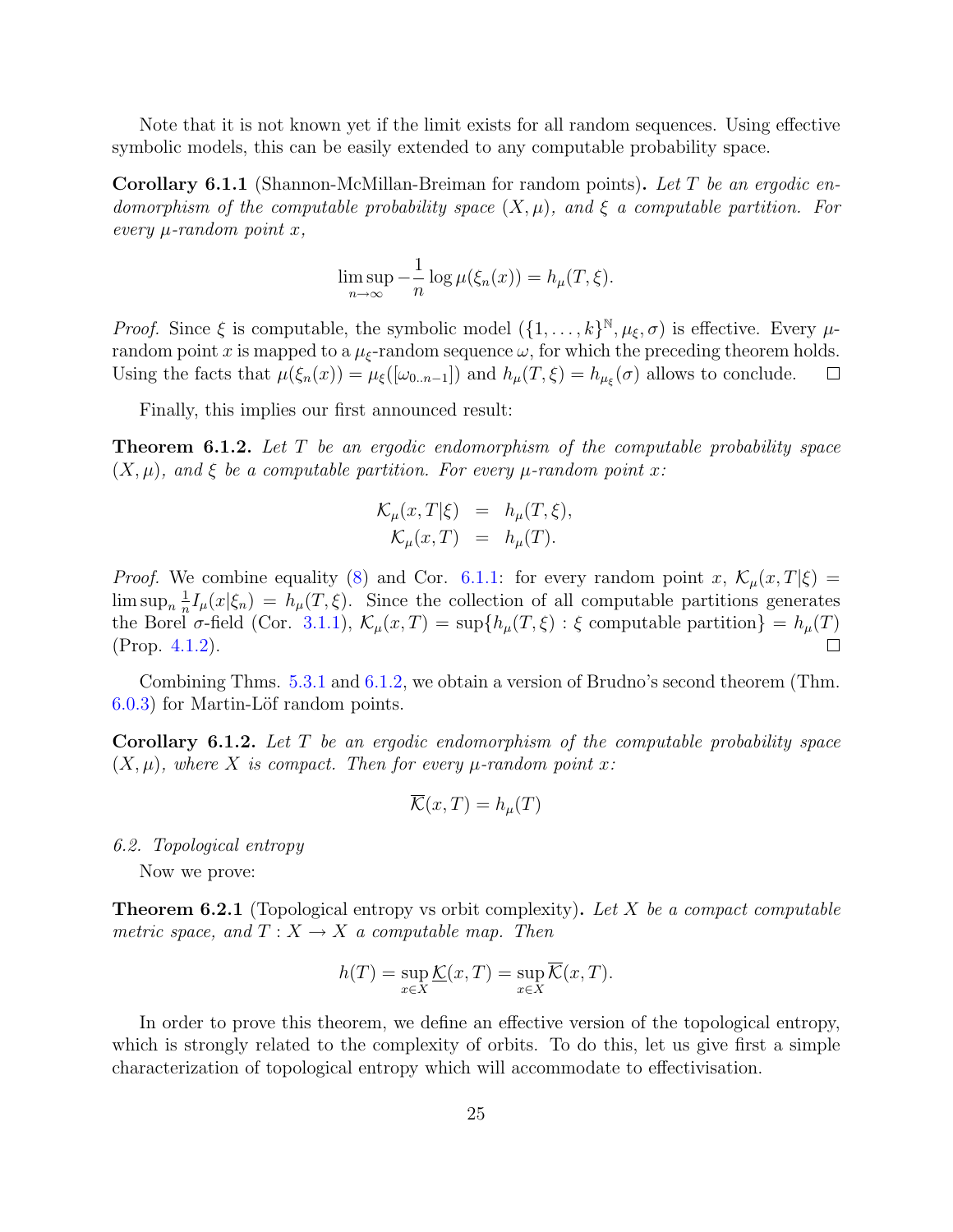**Definition 6.2.1.** A *null s-cover* of  $Y \subseteq X$  is a set  $E \subseteq \mathbb{N}^3$  such that:

- 1.  $\sum_{(i,n,p)\in E} 2^{-sn} < \infty$ ,
- 2. for each  $k, p \in \mathbb{N}$ , the set  $\{B_n(s_i, 2^{-p}) : (i, n, p) \in E, n \geq k\}$  is a cover of Y.

The idea is simple: every null s-cover induces open covers of arbitrary small size and arbitrary small weight. Remark that any null  $s$ -cover of  $Y$  is also a null  $s'$ -cover for all  $s' > s$ .

#### **Lemma 6.2.1.**  $h_2(T, Y) = \inf\{s : Y \text{ has a null s-cover}\}.$

*Proof.* Suppose  $s > h_2(T, Y)$ . We fix  $p, k \in \mathbb{N}$  and put  $\epsilon = 2^{-p}$  and  $\delta = 2^{-k}$ . As  $m_\delta^s(Y, \epsilon) = 0$ , there is a cover  $(U_{j,k,p})_j$  of Y by open sets of  $\epsilon$ -size  $\delta_{j,k,p} < \delta$  with  $\sum_j \delta_{j,k,p}^s < 2^{-(k+p)}$ . Let  $s_i$  be any ideal point in  $U_{j,k,p}$ . If  $\delta_{j,k,p} > 0$ , then  $\delta_{j,k,p} = 2^{-n}$  for some  $n > k$ . If  $\delta_{j,k,p} = 0$ , take any  $n \geq \max\{k, (j + k + p)/s\}$ . In both cases,  $U_{j,k,p}$  is included in the Bowen ball  $B_n(s_i, \epsilon)$ . We define  $E_{k,p}$  as the set of  $(i, n, p)$  obtained this way, and  $E = \bigcup_{k,p} E_{k,p}$ . By construction, for each  $k, p, \{B_n(s_i, 2^{-p}) : (i, n, p) \in E, n \geq k\}$  is a cover of Y as it contains  ${B_n(s_i, 2^{-p}) : (i, n, p) \in E_{k,p}}$ . Moreover,  $\sum_{(i,n,p)\in E_{k,p}} 2^{-sn} \leq \sum_j \delta_{j,k,p}^s + \sum_j 2^{-(j+k+p)} \leq$  $2^{-(k+p)+2}$ , so  $\sum_{(i,n,p)\in E} 2^{-sn} < \infty$ .

Conversely, if Y has a null s-cover E, take  $\epsilon, \delta > 0$  and p, k such that  $\epsilon > 2^{-p+1}$  and  $\delta > 2^{-k}$ . For all  $k' \geq k$ , the family  $\{B_n(s_i, 2^{-p}) : (i, n, p) \in E, n \geq k'\}$  is a cover of Y by open sets of  $\epsilon$ -size at most  $2^{-n} \leq \delta$ . Moreover,  $\sum_{(i,n,p)\in E,n\geq k'} 2^{-sn}$  tends to 0 as k' grows, so  $m_{\delta}^{s}(Y,\epsilon) = 0.$  It follows that  $s \geq h_2(T, Y)$ .  $\Box$ 

By an *effective* null s-cover, we mean a null s-cover E which is a r.e. subset of  $\mathbb{N}^3$ .

**Definition 6.2.2.** The *effective topological entropy* of  $T$  on  $Y$  is defined by

 $h_2^{\text{eff}}(T, Y) = \inf\{s : Y \text{ has an effective null } s\text{-cover}\}\$ 

As less null s-covers are allowed in the effective version,  $h_2(T, Y) \leq h_2^{\text{eff}}(T, Y)$ . Of course, if  $Y \subseteq Y'$  then  $h_2^{\text{eff}}(T, Y) \leq h_2^{\text{eff}}(T, Y')$ . We now prove:

<span id="page-26-0"></span>**Theorem 6.2.2** (Effective topological entropy vs lower orbit complexity). Let X be a computable metric space and  $T : X \to X$  a continuous map. For all  $Y \subseteq X$ ,

$$
h_2^{\text{eff}}(T, Y) = \sup_{x \in Y} \underline{\mathcal{K}}(x, T)
$$

which implies in particular that  $h_2^{\text{eff}}(T, \{x\}) = \underline{\mathcal{K}}(x,T)$ : the restriction of the system to a single orbit may have positive effective topological entropy.

This kind of result has already been obtained for the Hausdorff dimension of subsets of the Cantor space, proving that the effective dimension of a set  $A$  is the supremum of the lower growth-rate of Kolmogorov-Chaitin complexity of sequences in A (which corresponds to Thm. [6.2.2](#page-26-0) for sub-shifts). This remarkable property is a counterpart of the countable stability property of Hausdorff dimension  $(\dim Y = \sup_i \dim Y_i$  when  $\bigcup_i Y_i = Y)$  (see [\[CH94,](#page-29-12) [May01,](#page-30-13) [Lut03,](#page-29-13) [Rei04,](#page-30-14) [Sta05\]](#page-30-15)).

<span id="page-26-1"></span>Theorem [6.2.2](#page-26-0) is a direct consequence of the two following lemmas.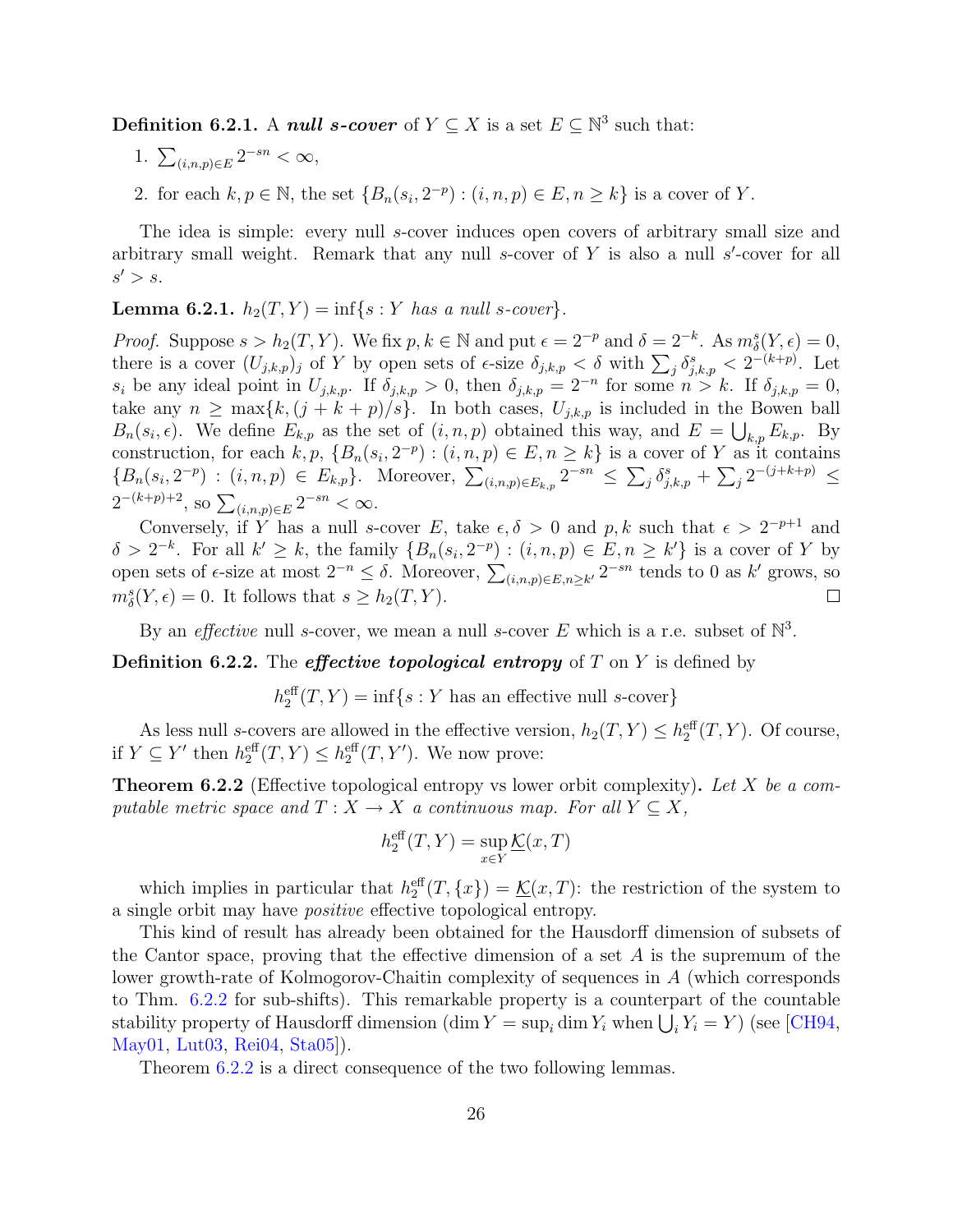**Lemma 6.2.2.** Let  $\alpha \geq 0$  and  $Y_{\alpha} = \{x : \underline{\mathcal{K}}(x,T) \leq \alpha\}$ . One has  $h_2^{\text{eff}}(T, Y_{\alpha}) \leq \alpha$ .

*Proof.* Let  $\beta > \alpha$  be a rational number. We define the r.e. set  $E = \{(i, n, p) : K(i, n, p) <$  $\beta n$ . Let  $p \in \mathbb{N}$  and  $\epsilon = 2^{-p}$ . If  $x \in Y_\alpha$  then  $\underline{\mathcal{K}}(x,T,\epsilon) \leq \alpha < \beta$  so for infinitely many n, there is some  $s_i$  such that  $x \in B_n(s_i, \epsilon)$  and  $K(i, n, p) < \beta n$ . So for all k,  $\{B_n(s_i, 2^{-p})$ :  $(i, n, p) \in E, n \geq k$  covers  $Y_{\alpha}$ . Moreover,  $\sum_{(i,n,p)\in E} 2^{-\beta n} \leq \sum_{(i,n,p)\in E} 2^{-K(i,n,p)} \leq 1$ .

E is then an effective null  $\beta$ -cover of  $Y_\alpha$ , so  $h_2^{\text{eff}}(T, Y_\alpha) \leq \beta$ . And this is true for every rational  $\beta > \alpha$ .  $\Box$ 

<span id="page-27-0"></span>**Lemma 6.2.3.** Let  $Y \subseteq X$ . For all  $x \in Y$ ,  $\underline{\mathcal{K}}(x,T) \leq h_2^{\text{eff}}(T,Y)$ .

*Proof.* Let  $s > h_2^{\text{eff}}(T, Y)$ : Y has an effective null s-cover E. As  $\sum_{(i,n,p)\in E} 2^{-sn} < \infty$ , by the coding theorem  $K(i, n, p) \leq sn + c$  for some constant c, which does not depend on i, n, p. If  $x \in Y$ , then for each p, k, x is in a ball  $B_n(s_i, 2^{-p})$  for some  $n \geq k$  with  $(i, n, p) \in E$ . Then  $\mathcal{K}_n(x,T,2^{-p}) \leq sn + c$  for infinitely many n, so  $\underline{\mathcal{K}}(x,T,2^{-p}) \leq s$ . As this is true for all p,  $\underline{\mathcal{K}}(x,T) \leq s$ . As this is true for all  $s > h_2^{\text{eff}}(T, Y)$ , we can conclude.  $\Box$ 

*Proof of Thm.* [6.2.2.](#page-26-0) By Lem. [6.2.3,](#page-27-0)  $\alpha := \sup_{x \in Y} \mathcal{L}(x,T) \leq h_2^{\text{eff}}(T,Y)$ . Now, as  $Y \subseteq Y_\alpha$ ,  $h_2^{\text{eff}}(T,Y) \leq h_2^{\text{eff}}(T,Y_\alpha) \leq \alpha$  by Lem. [6.2.2.](#page-26-1)  $\Box$ 

The definition of an effective null  $\alpha$ -cover involves a summable computable sequence. The universality of the sequence  $2^{-K(i)}$  among summable lower semi-computable sequences is at the core of the proof of the preceding theorem, which states that there is a universal effective null  $\alpha$ -cover, for every  $\alpha \geq 0$ . In other words, there is a maximal set of effective topological entropy  $\leq \alpha$ , and this set is  $Y_{\alpha} = \{x \in X : \underline{\mathcal{K}}(x,T) \leq \alpha\}.$ 

The definition of the topological entropy as a capacity could be also made effective, restricting to effective covers. Classical capacity does not share with Hausdorff dimension the countable stability. For the same reason, its effective version is not related with the orbit complexity as strongly as the effective topological entropy is. Nevertheless, a weaker relation holds, which is sufficient for our purpose: the upper complexity of orbits is bounded by the effective capacity. We do not develop this and only state the needed property (which implicitly uses the fact that the effective capacity coincides with the classical capacity for a compact computable metric space):

<span id="page-27-1"></span>**Lemma 6.2.4.** Let X be a compact computable metric space, and  $T : X \to X$  a computable map. For all  $x \in X$ ,  $\overline{\mathcal{K}}(x,T) \leq h_1(T,X)$ .

*Proof.* We first construct a r.e. set  $E \subseteq \mathbb{N}^3$  such that for each n, p,  $\{s_i : (i, n, p) \in E\}$  is a  $(n, 2^{-p})$ -spanning set and a  $(n, 2^{-p-2})$ -separated set. Let us fix n and p and enumerate  $E_{n,p} = \{i : (i, n, p) \in E\}$ , in a uniform way. The algorithm starts with  $S = \emptyset$  and  $i = 0$ . At step i it analyzes  $s_i$  and decides to add it to S or not, and goes to step  $i + 1$ .  $E_{n,p}$  is the set of points which are eventually added to S.

**Step i** for each ideal point  $s \in S$ , test in parallel  $d_n(s_i, s) < 2^{-p-1}$  and  $d_n(s_i, s) > 2^{-p-2}$ . at least one of them must stop. If the first one stops first, reject  $s_i$  and go to Step  $i+1$ . If the second one stops first, go on with the other points  $s \in S$ : if all S has been considered, then add  $s_i$  to S and go to Step  $i + 1$ .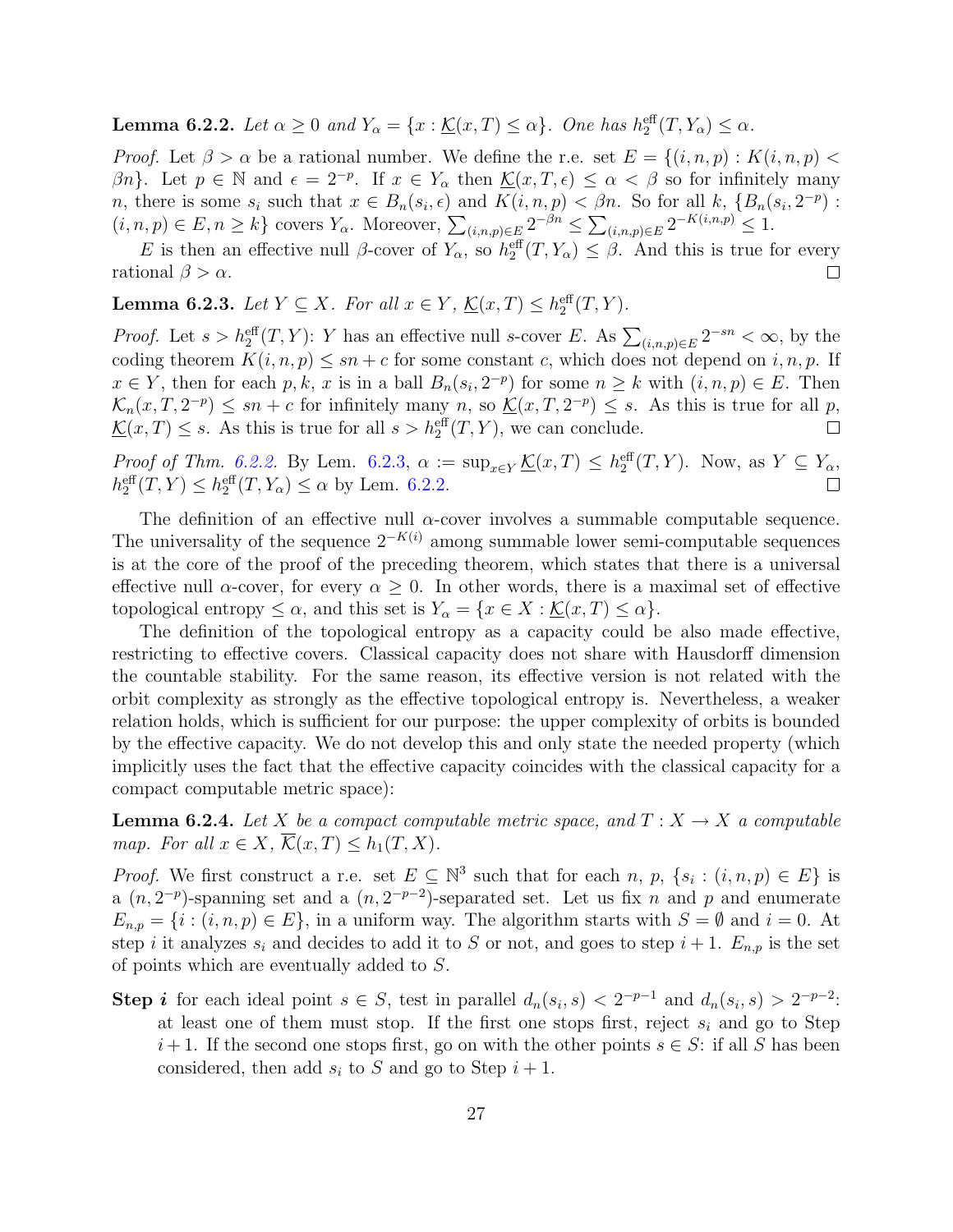By construction, the set of selected ideal points forms a  $(n, 2^{-p-2})$ -separated set. If there is  $x \in X$  which is at distance at least  $2^{-p}$  from every selected point, then let  $s_i$  be an ideal point  $s_i$  with  $d_n(x, s_i) < 2^{-p-1}$ :  $s_i$  is at distance at least  $2^{-p-1}$  from every selected point, so at step  $i$  it must have been selected, as the first test could not stop. This is a contradiction: the selected points form a  $(n, 2^{-p})$ -spanning set.

From the properties of  $E_{n,p}$  it follows that  $N(X, n, 2^{-p}) \leq |E_{n,p}| \leq M(X, n, 2^{-p-2})$ , and then

$$
\sup_{p} \left( \limsup \frac{1}{n} \log |E_{n,p}| \right) = h_1(T, X)
$$

If  $\beta > h_1(T, X)$  is a rational number, then for each p, there is  $k \in \mathbb{N}$  such that  $\log |E_{n,p}| < \beta n$ for all  $n > k$ .

Now, for  $s_i \in E_{n,p}$ ,  $K(i) \stackrel{+}{\leq} \log |E_{n,p}| + 2 \log \log |E_{n,p}| + K(n,p)$  by Prop. [2.6.1.](#page-10-3) Take  $x \in X$ : x is in some  $B_n(s_i, 2^{-p})$  for each n, so  $\overline{\mathcal{K}}(x, T, 2^{-p}) \le \limsup_n \frac{1}{n}$  $\frac{1}{n} \log |E_{n,p}| \leq \beta$  as  $\log |E_{n,p}| < \beta n$  for all  $n \geq k$ . As this is true for all p and all  $\beta > h_1(T, X), \overline{K}(x,T) \leq h_1(T, X)$ and this for all  $x \in X$ .  $\Box$ 

We are now able to prove Thm.  $6.2.1$ . Combining the several results established above:

$$
h_1(T, X) = h_2(T, X) \leq h_2^{\text{eff}}(T, X) = \sup_{x \in X} \underline{\mathcal{K}}(x, T) \leq \sup_{x \in X} \overline{\mathcal{K}}(x, T) \leq h_1(T, X)
$$
  
(Thm. 4.2.1) (Thm. 6.2.2) (Lem. 6.2.4)

and the statement is proved.

#### References

- <span id="page-28-5"></span>[BBG<sup>+</sup>04] V. Benci, C. Bonanno, S. Galatolo, G. Menconi, and M. Virgilio. Dynamical systems and computable information. Disc. Cont. Dyn. Syst.-B, 4:935–960, 2004.
- <span id="page-28-4"></span><span id="page-28-0"></span>[BHW08] Vasco Brattka, Peter Hertling, and Klaus Weihrauch. A tutorial on computable analysis. In Changing Conceptions of What is Computable, pages  $425 - 492$ , Orlando, FL, USA, 2008. Springer-Verlag.
	- [Bil65] Patrick Billingsley. Ergodic Theory and Information. John Wiley, New York, 1965.
	- [Bil68] Patrick Billingsley. Convergence of Probability Measures. John Wiley, New York, 1968.
- <span id="page-28-2"></span><span id="page-28-1"></span>[Bos08a] Volker Bosserhoff. Notions of probabilistic computability on represented spaces. In CCA 2007, R. Dillhage et al (eds., pages 45 – 78. Informatik Berichte 338, Fernuniversitaet Hagen, 2008.
- <span id="page-28-3"></span>[Bos08b] Volker Bosserhoff. Notions of probabilistic computability on represented spaces. J.UCS, 14(6):965–995, 2008.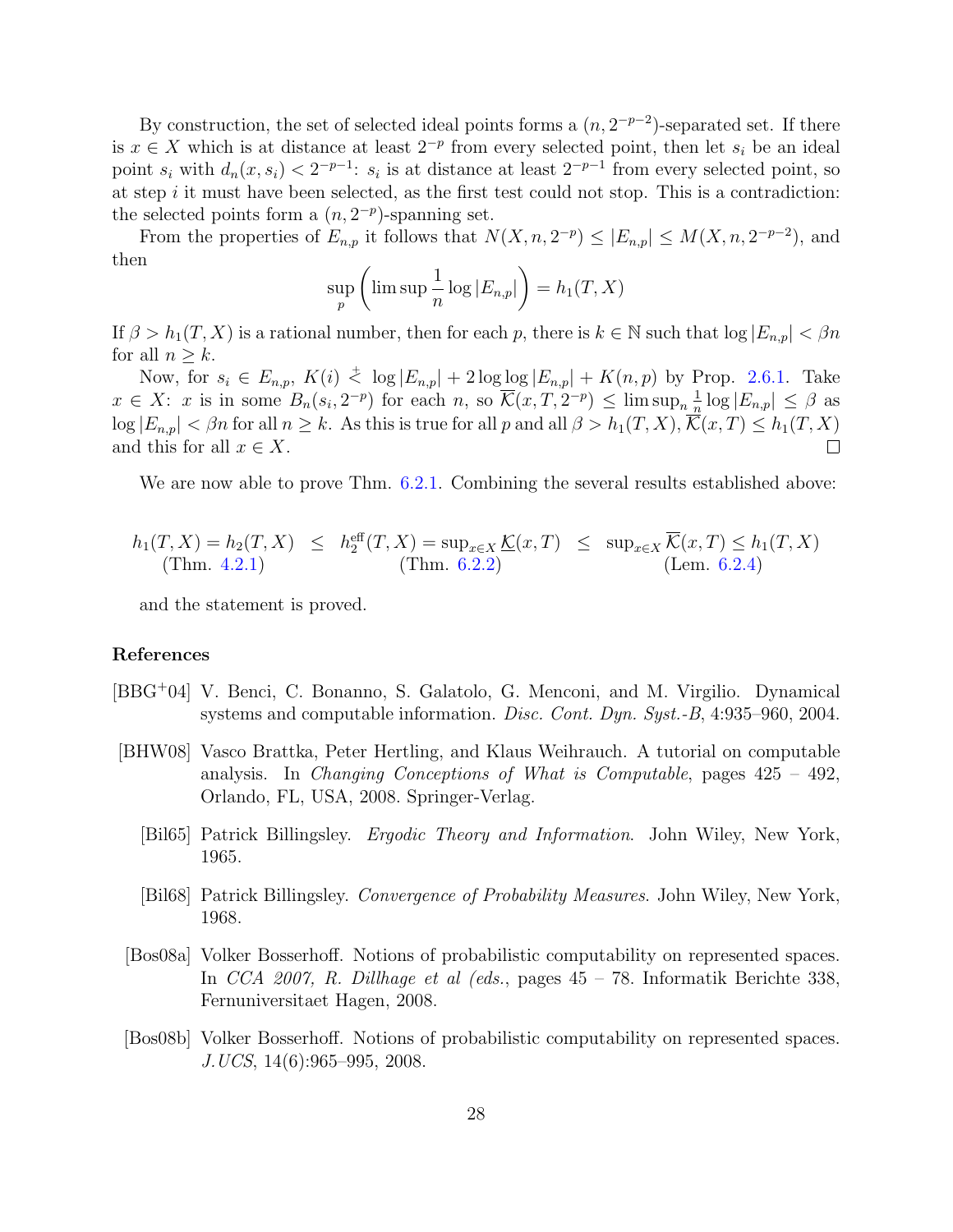- <span id="page-29-3"></span>[Bru83] A.A. Brudno. Entropy and the complexity of the trajectories of a dynamical system. Transactions of the Moscow Mathematical Society, 2:127–151, 1983.
- <span id="page-29-12"></span>[CH94] Jin-Yi Cai and Juris Hartmanis. On Hausdorff and topological dimensions of the Kolmogorov complexity of the real line. In Proceedings of the 30th IEEE symposium on Foundations of computer science, pages 605–619, Orlando, FL, USA, 1994. Academic Press, Inc.
	- [Gác] Peter Gács. Lecture notes on descriptional complexity and randomness. [http:](http://www.cs.bu.edu/faculty/gacs/papers/ait-notes.pdf) [//www.cs.bu.edu/faculty/gacs/papers/ait-notes.pdf](http://www.cs.bu.edu/faculty/gacs/papers/ait-notes.pdf).
- <span id="page-29-7"></span><span id="page-29-1"></span>[Gác05] Peter Gács. Uniform test of algorithmic randomness over a general space. Theoretical Computer Science, 341:91–137, 2005.
- <span id="page-29-4"></span>[Gal00] Stefano Galatolo. Orbit complexity by computable structures. Nonlinearity, 13:1531–1546, 2000.
- <span id="page-29-5"></span>[GHR09a] Stefano Galatolo, Mathieu Hoyrup, and Crist´obal Rojas. Dynamics and abstract computability: computing invariant measures, 2009. arXiv:0903.2385.
- <span id="page-29-13"></span><span id="page-29-11"></span><span id="page-29-10"></span><span id="page-29-9"></span><span id="page-29-8"></span><span id="page-29-6"></span><span id="page-29-2"></span><span id="page-29-0"></span>[GHR09b] Stefano Galatolo, Mathieu Hoyrup, and Crist´obal Rojas. An effective Borel-Cantelli lemma. Constructing orbits with required statistical properties. Theoretical Computer Science, 2009. In press, arXiv:0711.1478.
	- [HK95] Boris Hasselblatt and Anatole Katok. Introduction to the Modern Theory of Dynamical Systems, volume 54 of Encyclopedia of Mathematics and Its Applications. Cambridge University Press, 1995.
	- [HK02] Boris Hasselblatt and Anatole Katok. Handbook of Dynamical Systems, volume 1A, chapter Principle Structures. Elsevier, 2002.
	- [HR09a] Mathieu Hoyrup and Crist´obal Rojas. Applications of effective probability theory to martin-löf randomness. In *Proceedings of ICALP*, 2009.
	- [HR09b] Mathieu Hoyrup and Crist´obal Rojas. Computability of probability measures and Martin-Löf randomness over metric spaces. *Information and Computation*, 2009. In press, arXiv:0709.0907.
	- [HW03] Peter Hertling and Klaus Weihrauch. Random elements in effective topological spaces with measure. Information and Computation, 181(1):32–56, 2003.
	- [Ken08] Robert Kenny. Orbit complexity and computable Markov partitions. PhD Thesis. University of Western Australia, 2008.
	- [Lut03] Jack H. Lutz. The dimensions of individual strings and sequences. Information and Computation, 187(1):49–79, 2003.